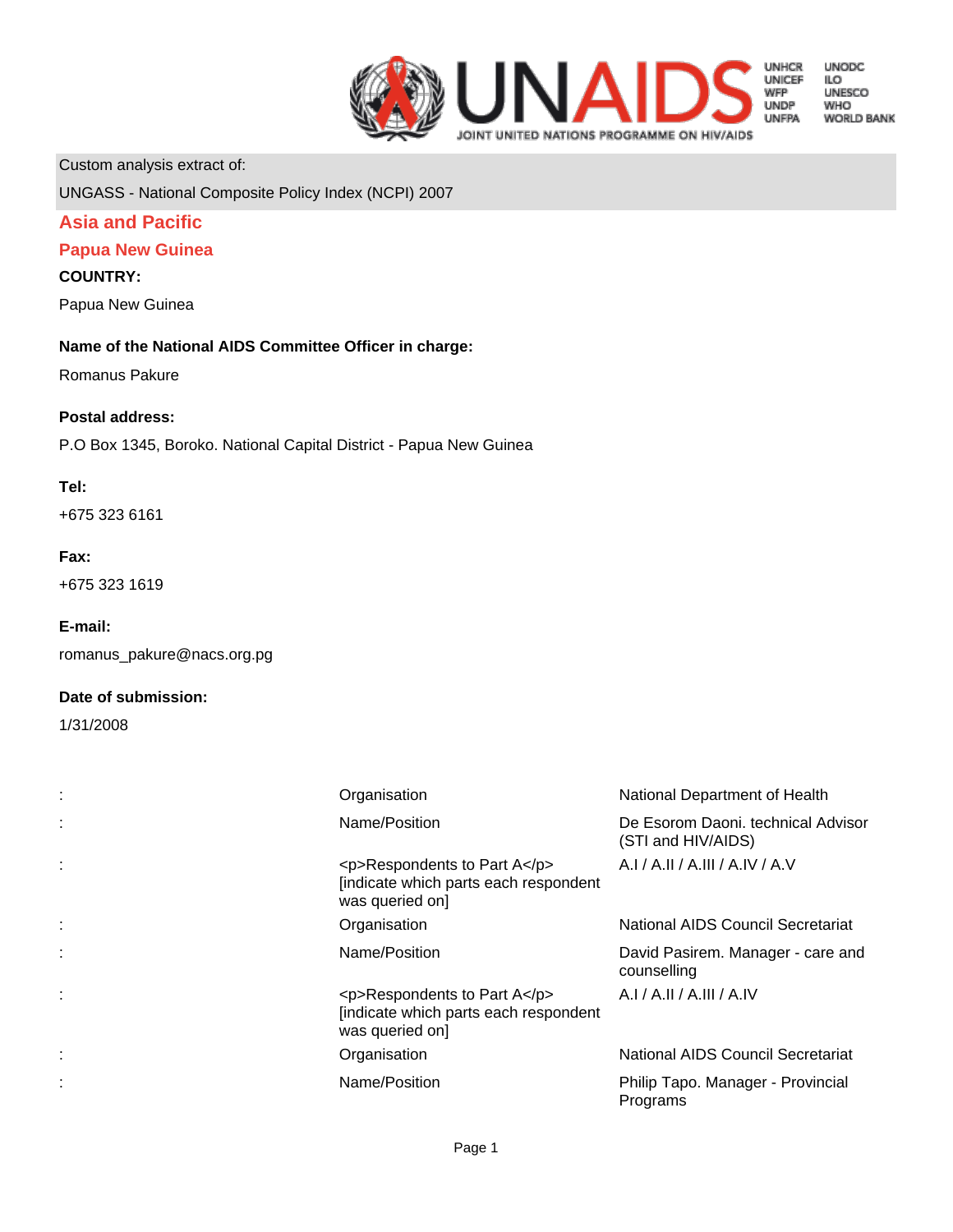| <p>Respondents to Part A</p><br>[indicate which parts each respondent<br>was queried on] | A.I / A.II / A.V                                         |
|------------------------------------------------------------------------------------------|----------------------------------------------------------|
| Organisation                                                                             | <b>National AIDS Council Secretariat</b>                 |
| Name/Position                                                                            | Michael Aglua. manager - Policy<br>Planning and M&E      |
| <p>Respondents to Part A</p><br>[indicate which parts each respondent<br>was queried on] | A.I / A.II / A.V                                         |
| Organisation                                                                             | National Department of Education                         |
| Name/Position                                                                            | Kabal Bamne. HIV/AIDS Curriculum<br>coordinator          |
| <p>Respondents to Part A</p><br>[indicate which parts each respondent<br>was queried on] | A.I / A.II / A.III                                       |
| Organisation                                                                             | Department of Prime Minister                             |
| Name/Position                                                                            | Paul Ngabung. HIV/AIDS Coordinator                       |
| <p>Respondents to Part A</p><br>[indicate which parts each respondent<br>was queried on] | A.II                                                     |
| Organisation                                                                             | Department of National Planning and<br>Monitoring        |
| Name/Position                                                                            | Igo Gari - M&E officer for Health sector                 |
| <p>Respondents to Part A</p><br>[indicate which parts each respondent<br>was queried on] | A.I                                                      |
| Organisation                                                                             | Department of National Planning and<br>Monitoring        |
| Name/Position                                                                            | Yvonne Kemo - M&E officer for<br><b>Education sector</b> |
| <p>Respondents to Part A</p><br>[indicate which parts each respondent<br>was queried on] | A.II                                                     |
| Organisation                                                                             | Department of Justice and Attorney<br>General            |
| Name/Position                                                                            | Chang Oyang. HIV/AIDs Advisor                            |
| <p>Respondents to Part A</p><br>[indicate which parts each respondent<br>was queried on] | A.I / A.II / A.III / A.IV / A.V                          |
| Organisation                                                                             | Department for Community<br>Development                  |
| Name/Position                                                                            | Gibson Oeka. Acting Assistant<br>Secretary (Policy)      |
| <p>Respondents to Part A</p><br>[indicate which parts each respondent<br>was queried on] | A.I/A.II                                                 |
| Organisation                                                                             | <b>Department of Correctional Services</b>               |
| Name/Position                                                                            | Hilda Wanyongi, Assistant director -<br><b>HRC</b>       |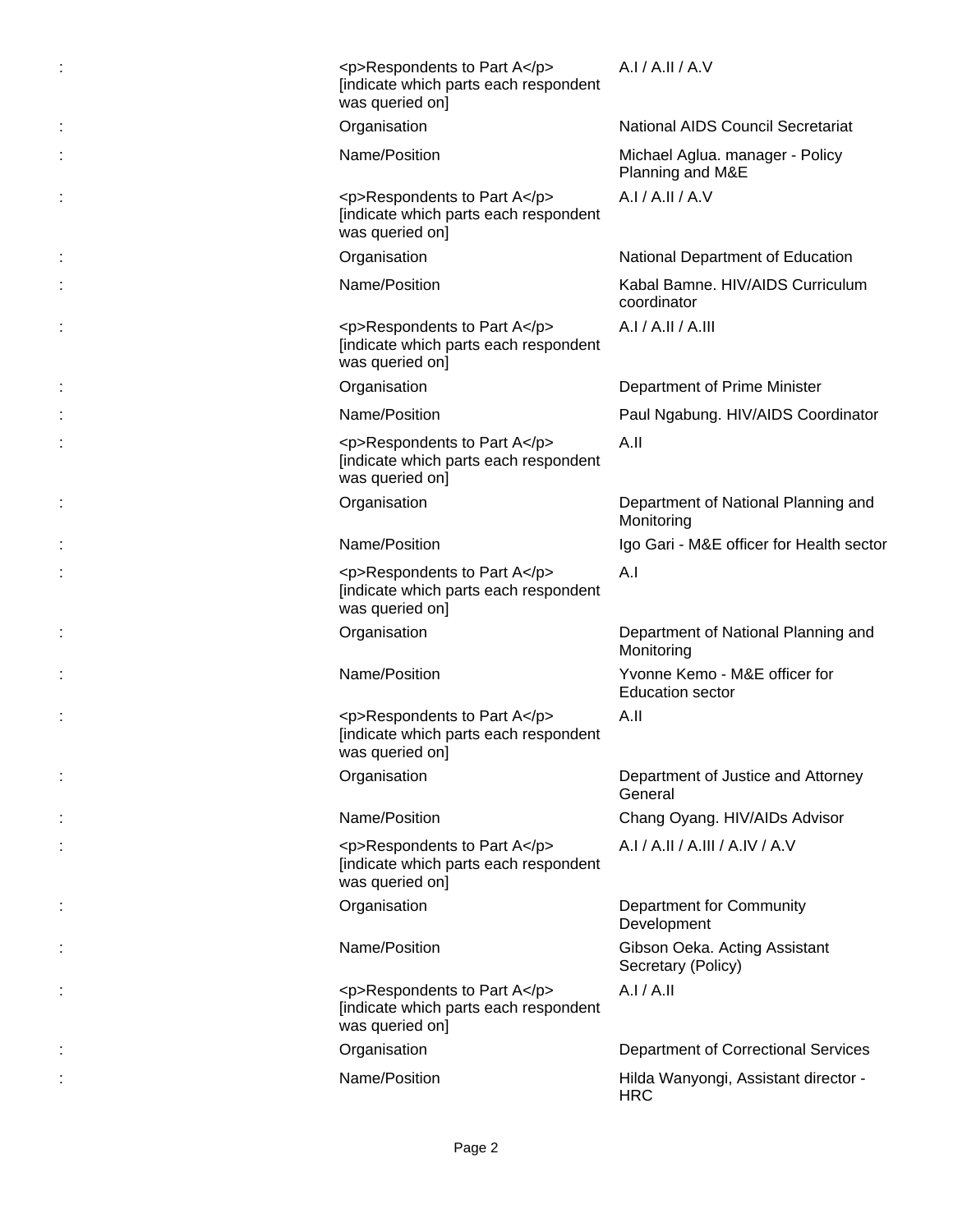| <p>Respondents to Part A</p><br>[indicate which parts each respondent<br>was queried on] | A.II                                              |
|------------------------------------------------------------------------------------------|---------------------------------------------------|
| Organisation                                                                             | <b>Department of Corrections Services</b>         |
| Name/Position                                                                            | Eko Mangere. HIV/AIDS coordinator                 |
| <p>Respondents to Part A</p><br>[indicate which parts each respondent<br>was queried on] | A.I                                               |
| Organisation                                                                             | Department of transport                           |
| Name/Position                                                                            | Lucy Pais. HIV/AIDS coordinator                   |
| <p>Respondents to Part A</p><br>[indicate which parts each respondent<br>was queried on] | A.III                                             |
| Organisation                                                                             | Anglicare Stop AIDS                               |
| Name/Position                                                                            | Dominica Abo - Director                           |
| <p>Respondents to Part B</p><br>[indicate which parts each respondent<br>was queried on] | B.III / B.IV                                      |
| Organisation                                                                             | Anglicare Stop AIDS                               |
| Name/Position                                                                            | Edward Yamai - HIV Program Officer                |
| <p>Respondents to Part B</p><br>[indicate which parts each respondent<br>was queried on] | B.I/B.II                                          |
| Organisation                                                                             | Save the Children                                 |
| Name/Position                                                                            | Lina Seta - Senior HIV/AIDS<br>Programme officer  |
| <p>Respondents to Part B</p><br>[indicate which parts each respondent<br>was queried on] | B.I/B.II                                          |
| Organisation                                                                             | Save the Children                                 |
| Name/Position                                                                            | Delvin Kupundu - M&E officer                      |
| <p>Respondents to Part B</p><br>[indicate which parts each respondent<br>was queried on] | B.III / B.IV                                      |
| Organisation                                                                             | <b>World Vision</b>                               |
| Name/Position                                                                            | Elias Nara - Senior operations Officer            |
| <p>Respondents to Part B</p><br>[indicate which parts each respondent<br>was queried on] | B.I/B.II                                          |
| Organisation                                                                             | <b>World Vision</b>                               |
| Name/Position                                                                            | Lucy Jaro - Councellor for HIV and<br><b>AIDS</b> |
| <p>Respondents to Part B</p><br>[indicate which parts each respondent<br>was queried on] | B.III / B.IV                                      |
| Organisation                                                                             | <b>National Catholic Health Services</b>          |
| Name/Position                                                                            | Sr Tarcisia Hunhoff - Programme<br>Director       |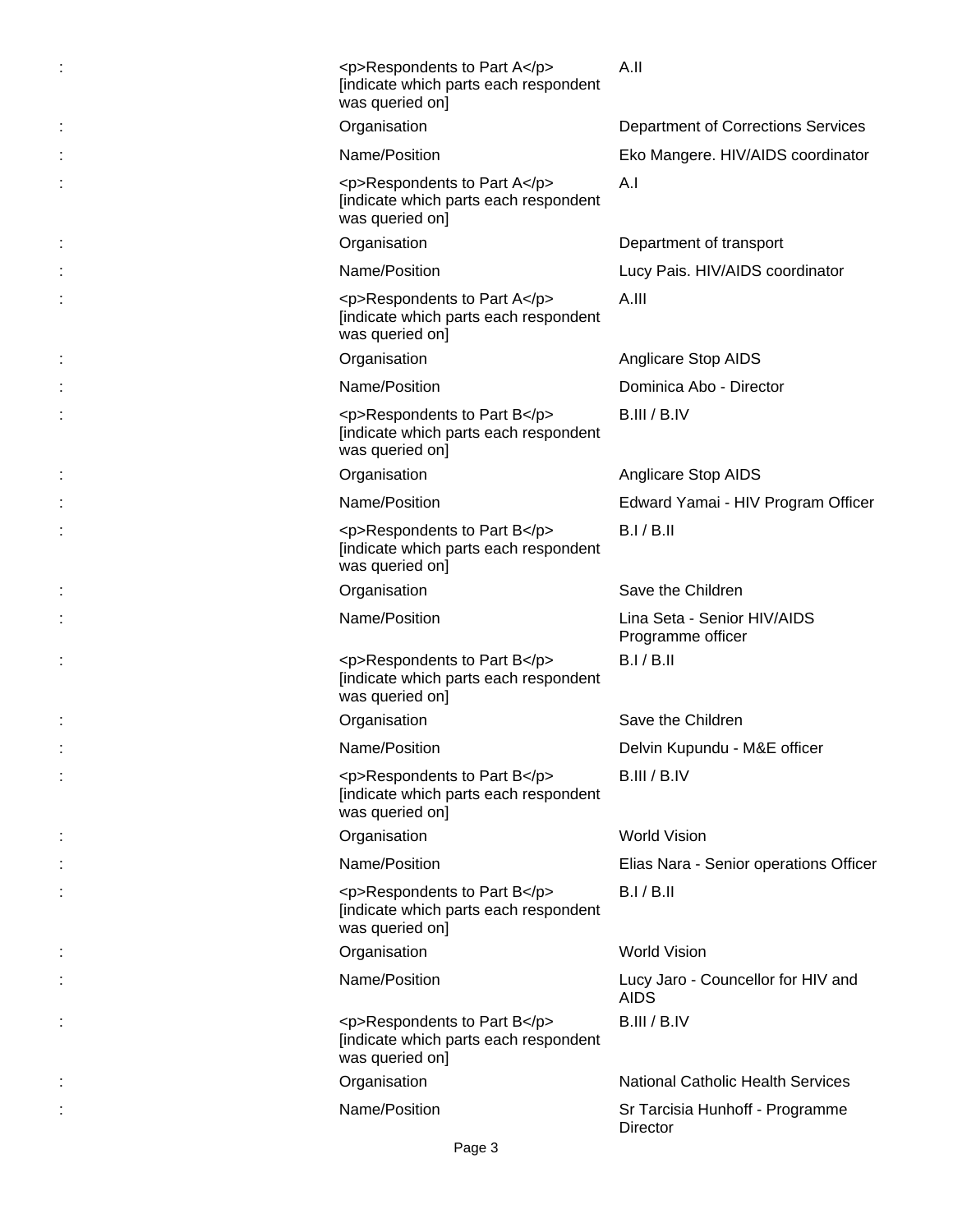| <p>Respondents to Part B</p><br>[indicate which parts each respondent<br>was queried on] | B.I / B.II / B.III / B.IV                            |
|------------------------------------------------------------------------------------------|------------------------------------------------------|
| Organisation                                                                             | Igat Hope                                            |
| Name/Position                                                                            | Maura Mea - HIV/AIDS Project Officer                 |
| <p>Respondents to Part B</p><br>[indicate which parts each respondent<br>was queried on] | B.I / B.II / B.III / B.IV                            |
| Organisation                                                                             | Coalition of Business Against HIV and<br>AIDS (BAHA) |
| Name/Position                                                                            | Ann Clark - Director                                 |
| <p>Respondents to Part B</p><br>[indicate which parts each respondent<br>was queried on] | B.I / B.II / B.III / B.IV                            |
| Organisation                                                                             | AUSAID - Sanap Wantaim Programme                     |
| Name/Position                                                                            | Anne Malcolm - Team Leader                           |
| <p>Respondents to Part B</p><br>[indicate which parts each respondent<br>was queried on] | B.I / B.II / B.III / B.IV                            |
| Organisation                                                                             | Family Health International                          |
| Name/Position                                                                            | Kevin Gubag - Senior Programme<br>Officer            |
| <p>Respondents to Part B</p><br>[indicate which parts each respondent<br>was queried on] | B.I / B.II / B.III / B.IV                            |
| Organisation                                                                             | Hope Worldwide                                       |
| Name/Position                                                                            | Napoleon Maniara - HIV Programme<br>Officer          |
| <p>Respondents to Part B</p><br>[indicate which parts each respondent<br>was queried on] | B.I / B.II / B.III / B.IV                            |
| Organisation                                                                             | World health Organization                            |
| Name/Position                                                                            | Fabian Ndenzako - Medical Officer -<br><b>HIV</b>    |
| <p>Respondents to Part B</p><br>[indicate which parts each respondent<br>was queried on] | B.I / B.II / B.III / B.IV                            |
| Organisation                                                                             | Asian Development Bank                               |
| Name/Position                                                                            | Neil Brenden - HIV/AIDS Program<br>manager           |
| <p>Respondents to Part B</p><br>[indicate which parts each respondent<br>was queried on] | B.I / B.II / B.III / B.IV                            |
| Organisation                                                                             | UN Theme Group on AIDS                               |
| Name/Position                                                                            | Duah Owusu Sarfo, TG Chair, UNFPA<br>representative  |
| <p>Respondents to Part B</p><br>[indicate which parts each respondent<br>was queried on] | B.I / B.II / B.III / B.IV                            |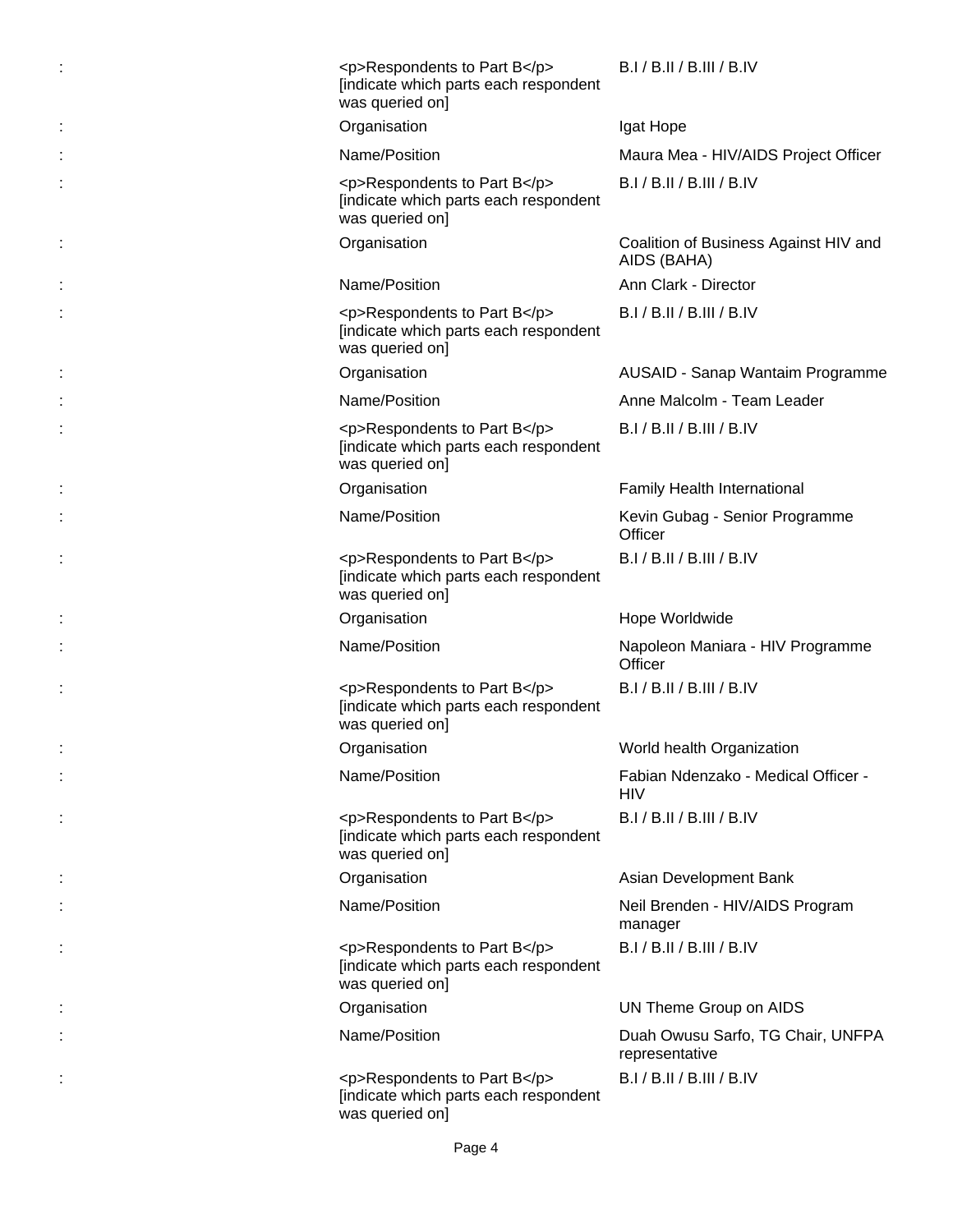| Position: |                     | manager                             |
|-----------|---------------------|-------------------------------------|
| Position: | Full time/Part time | Full time                           |
| Position: | Since when?         | 2005                                |
| Position: |                     | International M&E programme manager |
| Position: | Full time/Part time | Full time                           |
| Position: | Since when?         | 2005                                |
| Position: |                     | Senior M&E officer                  |
| Position: | Full time/Part time | Full time                           |
| Position: | Since when?<br>2006 |                                     |
| Position: |                     | statistician                        |
| Position: | Full time/Part time | Full time                           |
| Position: | Since when?         | 2007                                |
| Position: | Full time/Part time | Full time                           |

# **1. Has the country developed a national multisectoral strategy/action framework to combat AIDS?**

Yes

# **IF YES, period covered:**

2006 - 2010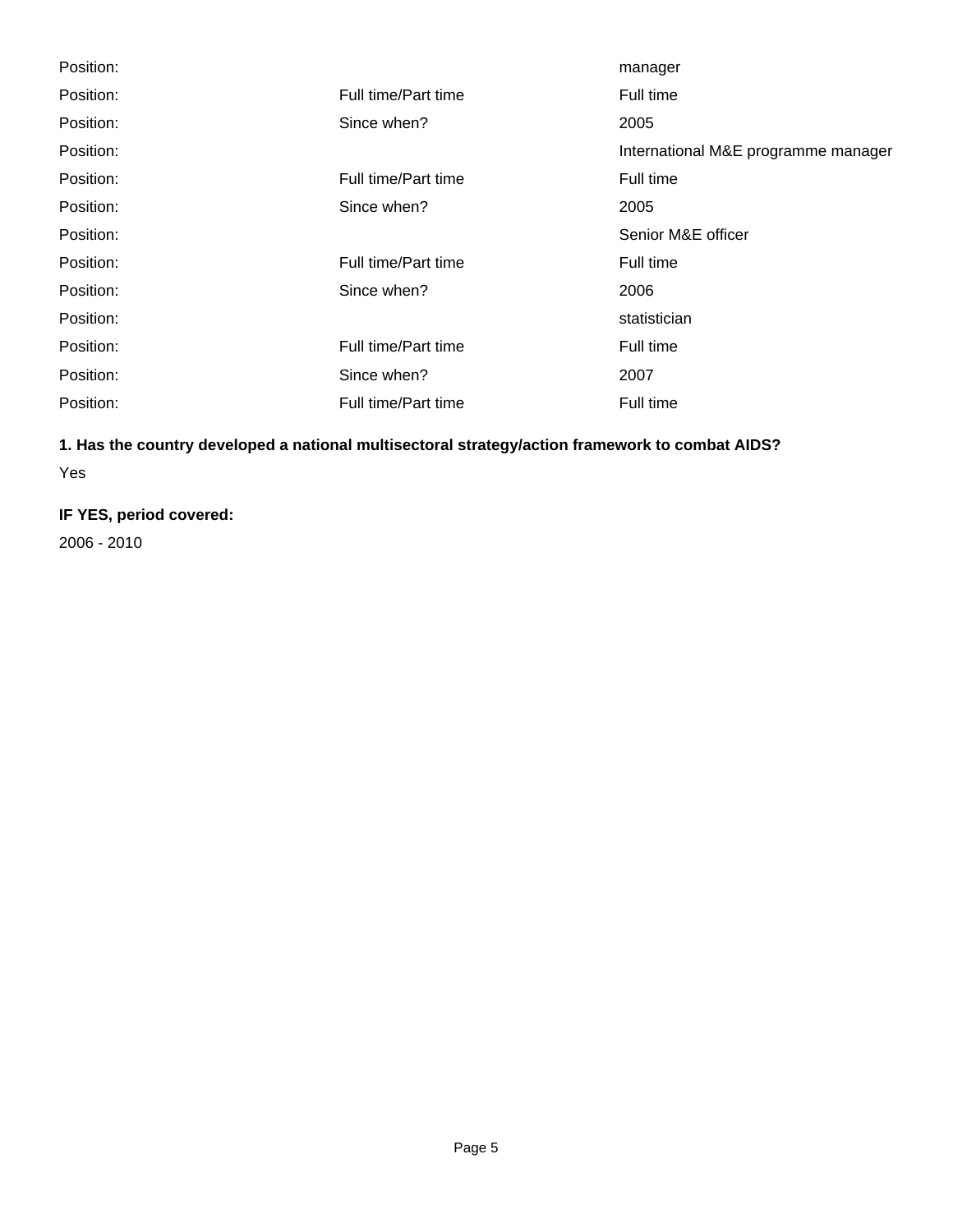#### **1.2 Which sectors are included in the multisectoral strategy/action framework with a specific HIV budget for their activities?**

| Health:              | <b>Strategy/Action framework</b> | Yes            |
|----------------------|----------------------------------|----------------|
| Health:              | <b>Earmarked budget</b>          | Yes            |
| Education:           | <b>Strategy/Action framework</b> | Yes            |
| Education:           | <b>Earmarked budget</b>          | Yes            |
| Labour:              | <b>Strategy/Action framework</b> | Yes            |
| Labour:              | <b>Earmarked budget</b>          | No             |
| Transportation:      | <b>Strategy/Action framework</b> | Yes            |
| Transportation:      | <b>Earmarked budget</b>          | No             |
| Military/Police:     | <b>Strategy/Action framework</b> | Yes            |
| Military/Police:     | <b>Earmarked budget</b>          | No             |
| Women:               | <b>Strategy/Action framework</b> | Yes            |
| Women:               | <b>Earmarked budget</b>          | No             |
| Young people:        | <b>Strategy/Action framework</b> | Yes            |
| Young people:        | <b>Earmarked budget</b>          | N <sub>0</sub> |
| Agriculture:         | <b>Strategy/Action framework</b> | No.            |
| Finance:             | <b>Strategy/Action framework</b> | No.            |
| Human Resources:     | <b>Strategy/Action framework</b> | <b>No</b>      |
| Justice:             | <b>Strategy/Action framework</b> | Yes            |
| Justice:             | <b>Earmarked budget</b>          | Yes            |
| Minerals and Energy: | <b>Strategy/Action framework</b> | Yes            |
| Minerals and Energy: | <b>Earmarked budget</b>          | No             |
| Planning:            | <b>Strategy/Action framework</b> | Yes            |
| Public Works:        | <b>Strategy/Action framework</b> | <b>No</b>      |
| Public Works:        | <b>Earmarked budget</b>          | No             |
| Tourism:             | <b>Strategy/Action framework</b> | No.            |
| Tourism:             | <b>Earmarked budget</b>          | No             |
| Trade and Industry:  | <b>Strategy/Action framework</b> | No             |
| Trade and Industry:  | <b>Earmarked budget</b>          | No             |

#### **IF NO earmarked budget, how is the money allocated?**

the money is allocated when Specific needs arise. for instance, if an agency sees a need to develop the workplace policies, the concerned agency would look within its own budget to reprogram to cater for such needs or seek assistance from the development partners through the NACS as a central coordinating agency.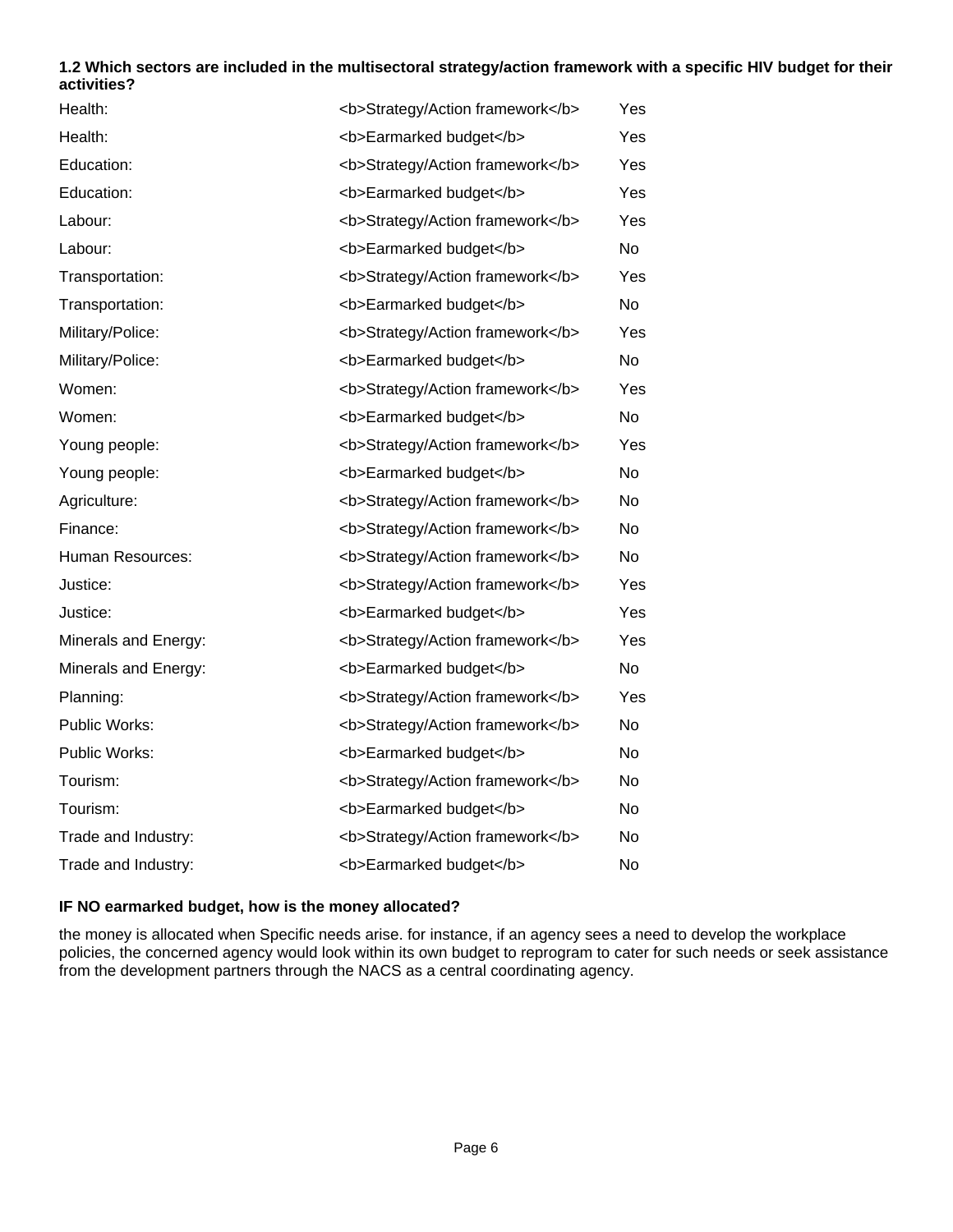# **1.3 Does the multisectoral strategy/action framework address the following target populations, settings and cross-cutting issues?**

| a. Women and girls:                                                      | Yes |
|--------------------------------------------------------------------------|-----|
| b. Young women/young men:                                                | Yes |
| c. Specific vulnerable sub-<br>populations <font size="0.2">[3]</font> : | Yes |
| d. Orphans and other vulnerable<br>children:                             | Yes |
| e. Workplace:                                                            | Yes |
| f. Schools:                                                              | Yes |
| g. Prisons:                                                              | Yes |
| h. HIV, AIDS and poverty:                                                | Yes |
| i. Human rights protection:                                              | Yes |
| j. Involvement of people living with HIV:                                | Yes |
| k. Addressing stigma and<br>discrimination:                              | Yes |
| I. Gender empowerment and/or gender<br>equality:                         | Yes |

# **1.4 Were target populations identified through a process of a needs assessment or needs analysis?**

Yes

# **IF YES, when was this needs assessment /analysis conducted? Year:**

2005

#### **IF NO, how were target populations identified?**

target setting and need assessment was done through the mapping exercise carried out nation wide in 2005, the exercise profiled perception and behavioural pattern of youths (both in and out of school, sex workers and mobile population at the community and district level.

#### **1.5 What are the target populations in the country?**

mobile populations youg people in the reproductive age (15-25 Women and childre Sex workers

#### **1.6 Does the multisectoral strategy/action framework include an operational plan?**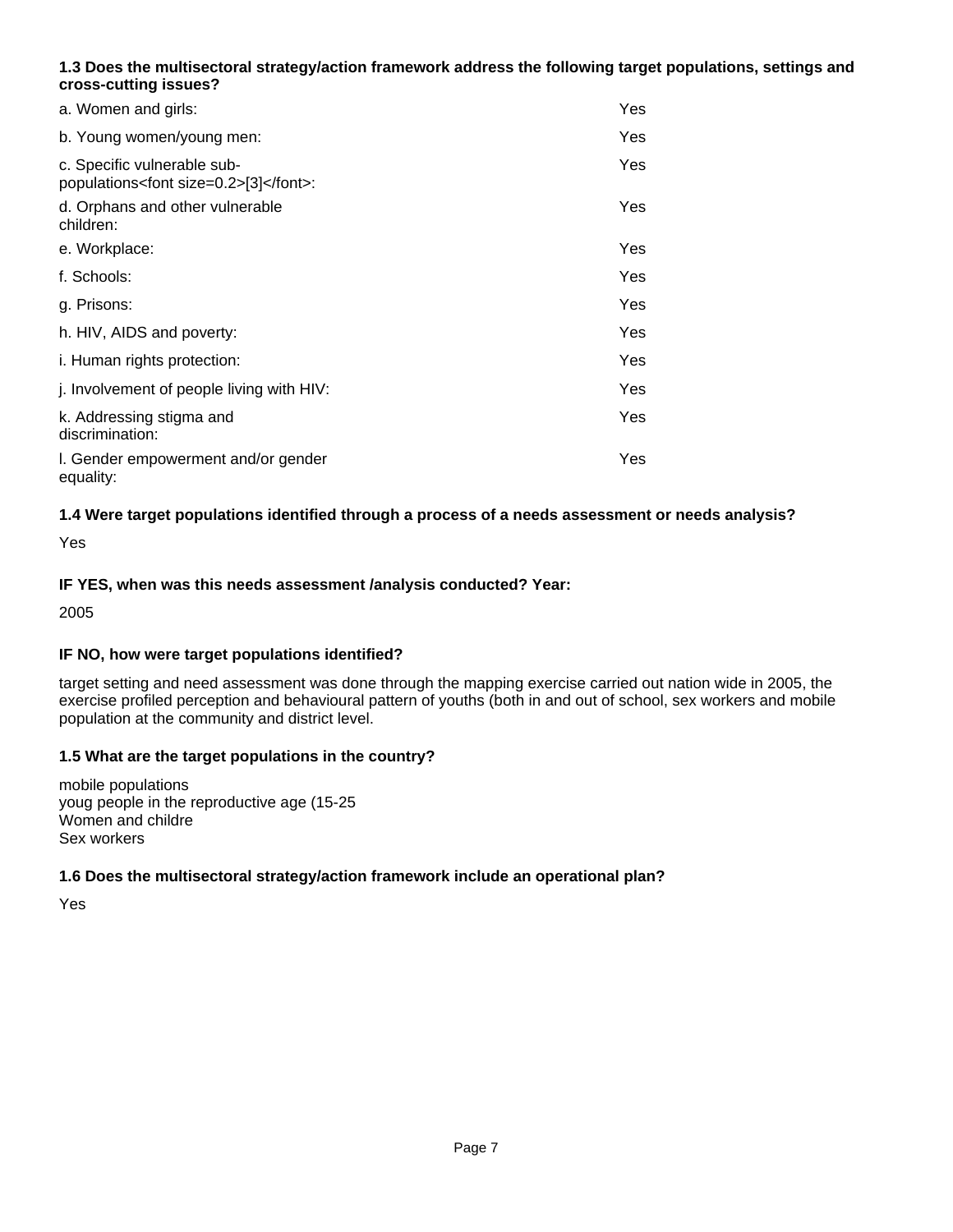# **1.7 Does the multisectoral strategy/action framework or operational plan include:**

| a. Formal programme goals? :                            | Yes. |
|---------------------------------------------------------|------|
| b. Clear targets and/or milestones? :                   | Yes. |
| c. Detailed budget of costs per<br>programmatic area? : | Yes. |
| d. Indications of funding sources?:                     | Yes. |
| e. Monitoring and Evaluation<br>framework?:             | Yes. |

# **1.8 Has the country ensured "full involvement and participation" of civil society<font size=0.4>[4]</font> in the development**

#### **of the multisectoral strategy/action framework?**

Active involvement

#### **IF active involvement, briefly explain how this was done:**

All civil society organizations established an umbrella organization known as PACSO (PNG Alliance of Civil society Organizations) to prepresent and involve them in strategy and policy development matters. The Network of People living with HIV, Igat Hope, is also involved in these processes.

#### **1.9 Has the multisectoral strategy/action framework been endorsed by most external Development Partners (bi-laterals; multi-laterals)?**

Yes

#### **1.10 Have external Development Partners (bi-laterals; multi-laterals) aligned and harmonized their HIV and AIDS programmes to the national multisectoral strategy/action framework?**

Yes, all partners

**2. Has the country integrated HIV and AIDS into its general development plans such as:** 

- **a) National Development Plans,**
- **b) Common Country Assessments/United Nations Development Assistance Framework,**
- **c) Poverty Reduction Strategy Papers,**
- **d) Sector Wide Approach?**

Yes

#### **2.1 IF YES, in which development plans is policy support for HIV and AIDS integrated?**

a) National Development Plans:

b) Common Country Assessments/United Nations Development Assistance Framework:

c) Poverty Reduction Strategy Papers:

d) Sector Wide Approach: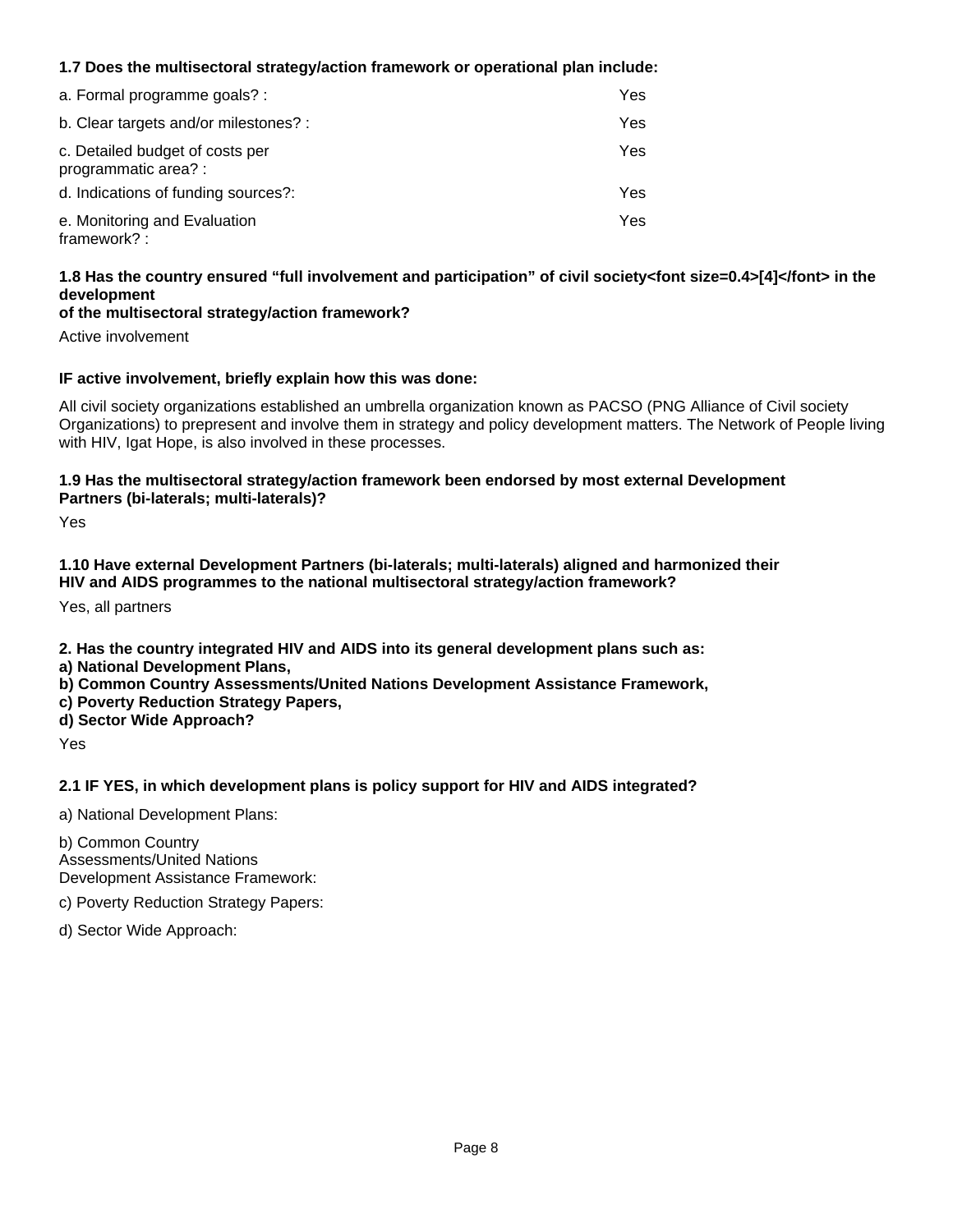#### **2.2 IF YES, which policy areas below are included in these development plans?**

| <b>HIV Prevention:</b>                                                                                              | <b>Development Plans</b> | a) $/b$ ) $/c$ ) $/d$ ) |
|---------------------------------------------------------------------------------------------------------------------|--------------------------|-------------------------|
| Treatment for opportunistic infections:                                                                             | <b>Development Plans</b> | d)                      |
| Antiretroviral therapy:                                                                                             | <b>Development Plans</b> | d)                      |
| Care and support (including social<br>security or other schemes):                                                   | <b>Development Plans</b> | d)                      |
| AIDS impact alleviation:                                                                                            | <b>Development Plans</b> | a) $/b$ ) $/c$ ) $/d$ ) |
| Reduction of <b>gender</b><br>inequalities as they relate to HIV<br>prevention/treatment, care and/or<br>support:   | <b>Development Plans</b> | b) $/c$ ) $/d$ )        |
| Reduction of <b>income</b><br>inequalities as they relate to HIV<br>prevention/ treatment, care and /or<br>support: | <b>Development Plans</b> | a) / c) / d)            |
| Reduction of stigma and discrimination: <b>Development Plans</b>                                                    |                          | c) $/$ d)               |
| Women's economic empowerment<br>(e.g. access to credit, access to land,<br>training):                               | <b>Development Plans</b> | a) $/b$ ) $/c$ )        |
| Other::                                                                                                             | <b>Development Plans</b> | b) $\prime$ c)          |

#### **3. Has the country evaluated the impact of HIV and AIDS on its socio-economic development for planning purposes?**

No

#### **4. Does the country have a strategy/action framework for addressing HIV and**

**AIDS issues among its national uniformed services such as military, police, peacekeepers, prison staff, etc?** Yes

#### **4.1 IF YES, which of the following programmes have been implemented beyond the pilot stage to reach a significant proportion of one or more uniformed services?**

| Behavioural change communication: | Yes |
|-----------------------------------|-----|
| Condom provision :                | Yes |
| HIV testing and counselling(*):   | Yes |
| STI services :                    | Yes |
| Treatment:                        | Yes |
| Care and support :                | Yes |
| Other::                           | Yes |

# **(\*)If HIV testing and counselling has been implemented for uniformed services beyond the pilot stage, what is the approach taken? <br>**

#### **Is it voluntary or mandatory (e.g. at enrolment)? Briefly explain:**

HIV testing and counselling for uniformed services is mandatory for pre-enrollement and whilst they are within the force. this includes also the private security companies.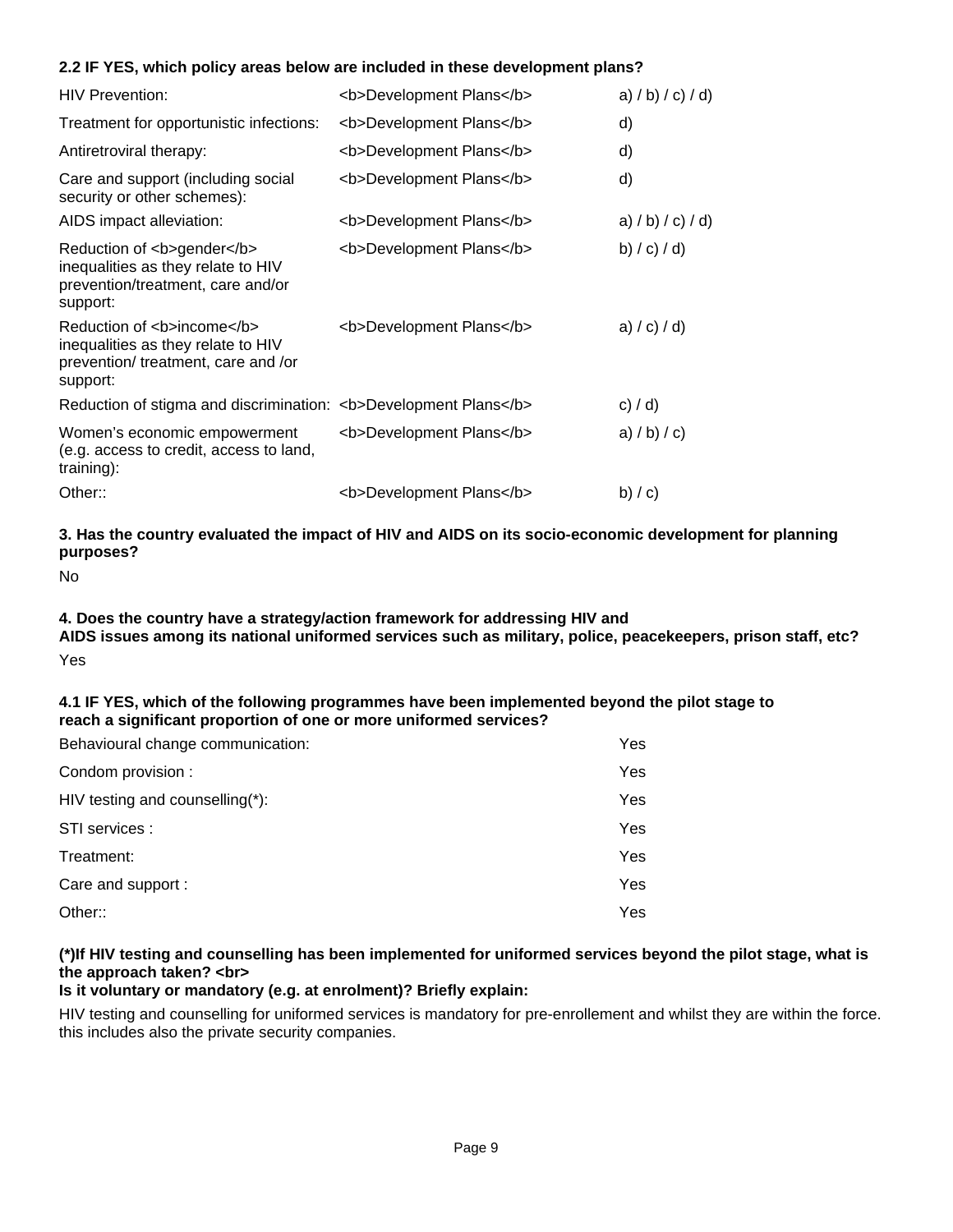**5. Has the country followed up on commitments towards universal access made during the High-Level AIDS Review in June 2006?**

Yes

**5.1 Has the National Strategic Plan/operational plan and national AIDS budget been revised accordingly?** Yes

**5.2 Have the estimates of the size of the main target population sub-groups been updated?**

No

**5.3 Are there reliable estimates and projected future needs of the number of adults and children requiring antiretroviral therapy?**

Estimates only

# **5.4 Is HIV and AIDS programme coverage being monitored?**

Yes

# **(a) IF YES, is coverage monitored by sex (male, female)?**

Yes

**(b) IF YES, is coverage monitored by population sub-groups?**

Yes

# **IF YES, which population sub-groups?**

mostly young people, sex workers coming through STI clinic / VCT site, or targeted programs.

# **(c) IF YES, is coverage monitored by geographical area?**

Yes

# **IF YES, at which levels (provincial, district, other)?**

Mostly at the provincial/district level across the country

# **5.5 Has the country developed a plan to strengthen health systems, including infrastructure, human resources and capacities, and logistical systems to deliver drugs?**

Yes

# **Overall, how would you rate strategy planning efforts in the HIV and AIDS programmes in 2007 and in 2005?**

2007: 6

# **Comments on progress made in strategy planning efforts since 2005:**

there was no assessment done for 2005, thus is was difficult to comment on progress. the new strategic plan is covering the period 2006-2010.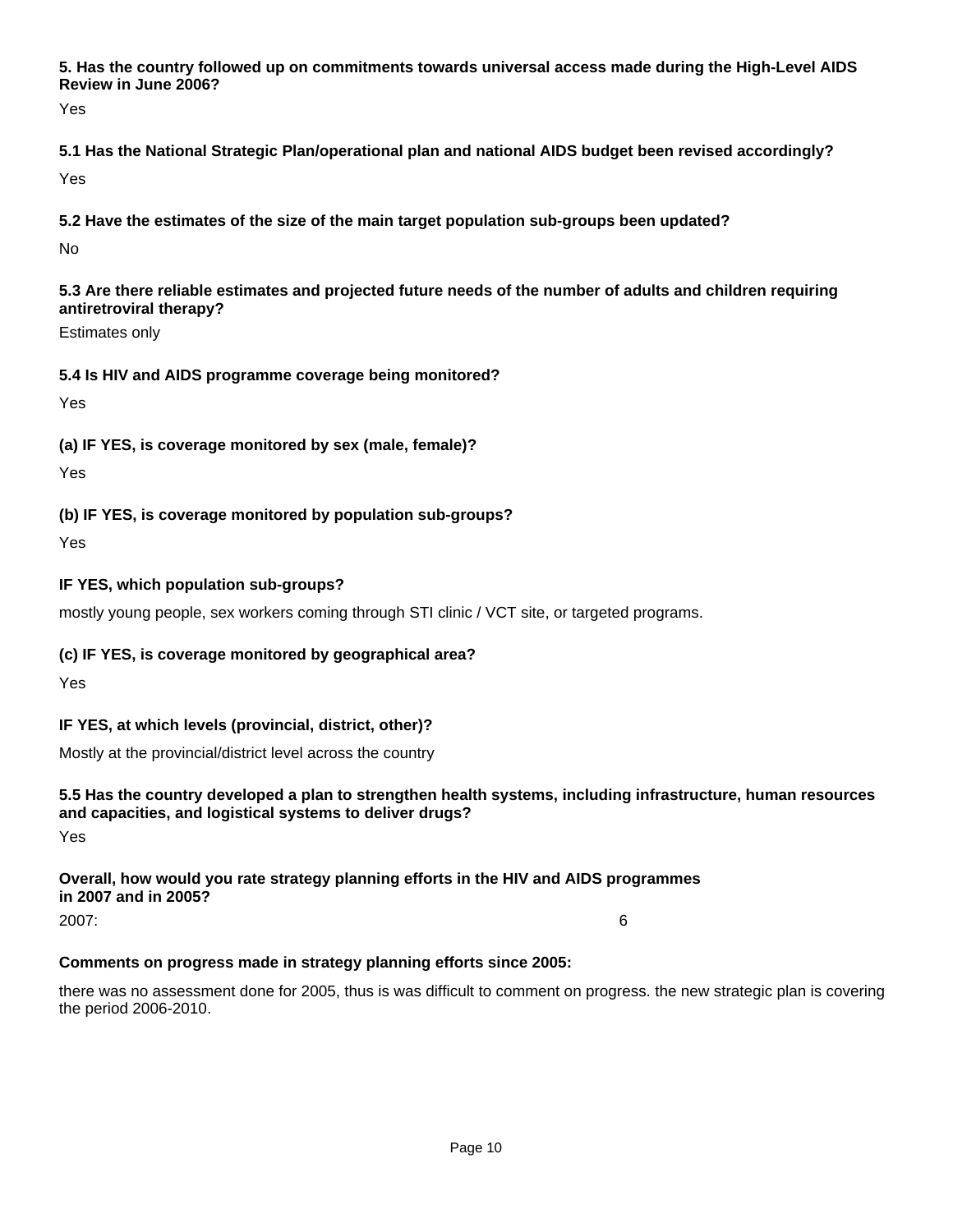#### **1. Do high officials speak publicly and favourably about AIDS efforts in major domestic fora at least twice a year?**

| President/Head of government :                  | Yes |
|-------------------------------------------------|-----|
| Other high officials :                          | Yes |
| Other officials in regions and/or<br>districts: | Yes |

## **2. Does the country have an officially recognized national multisectoral AIDS management/coordination body? (National AIDS Council or equivalent)?** Yes

# **2.1 IF YES, when was it created? Year:**

1997

# **2.2 IF YES, who is the Chair?**

| Name:           | Dr Clement Malau                 |
|-----------------|----------------------------------|
| Title/Function: | Secretary - Department of Health |

# **2.3 IF YES, does it:**

| have terms of reference? :                                                                                             | Yes        |
|------------------------------------------------------------------------------------------------------------------------|------------|
| have active Government leadership<br>and participation?:                                                               | Yes        |
| have a defined membership?:                                                                                            | Yes        |
| include civil society representatives?<br>$(*)$ :                                                                      | Yes        |
| include people living with HIV?:                                                                                       | Yes        |
| include the private sector?:                                                                                           | Yes        |
| have an action plan?:                                                                                                  | Yes        |
| have a functional Secretariat? :                                                                                       | Yes        |
| meet at least quarterly?:                                                                                              | Yes.       |
| review actions on policy decisions<br>regularly?:                                                                      | Yes        |
| actively promote policy decisions?:                                                                                    | Yes.       |
| provide opportunity for civil society to<br>influence decision-making?:                                                | Yes        |
| strengthen donor coordination to avoid<br>parallel funding and duplication of effort<br>in programming and reporting?: | <b>Yes</b> |

# **(\*) If it does include civil society representatives, what percentage?**

30%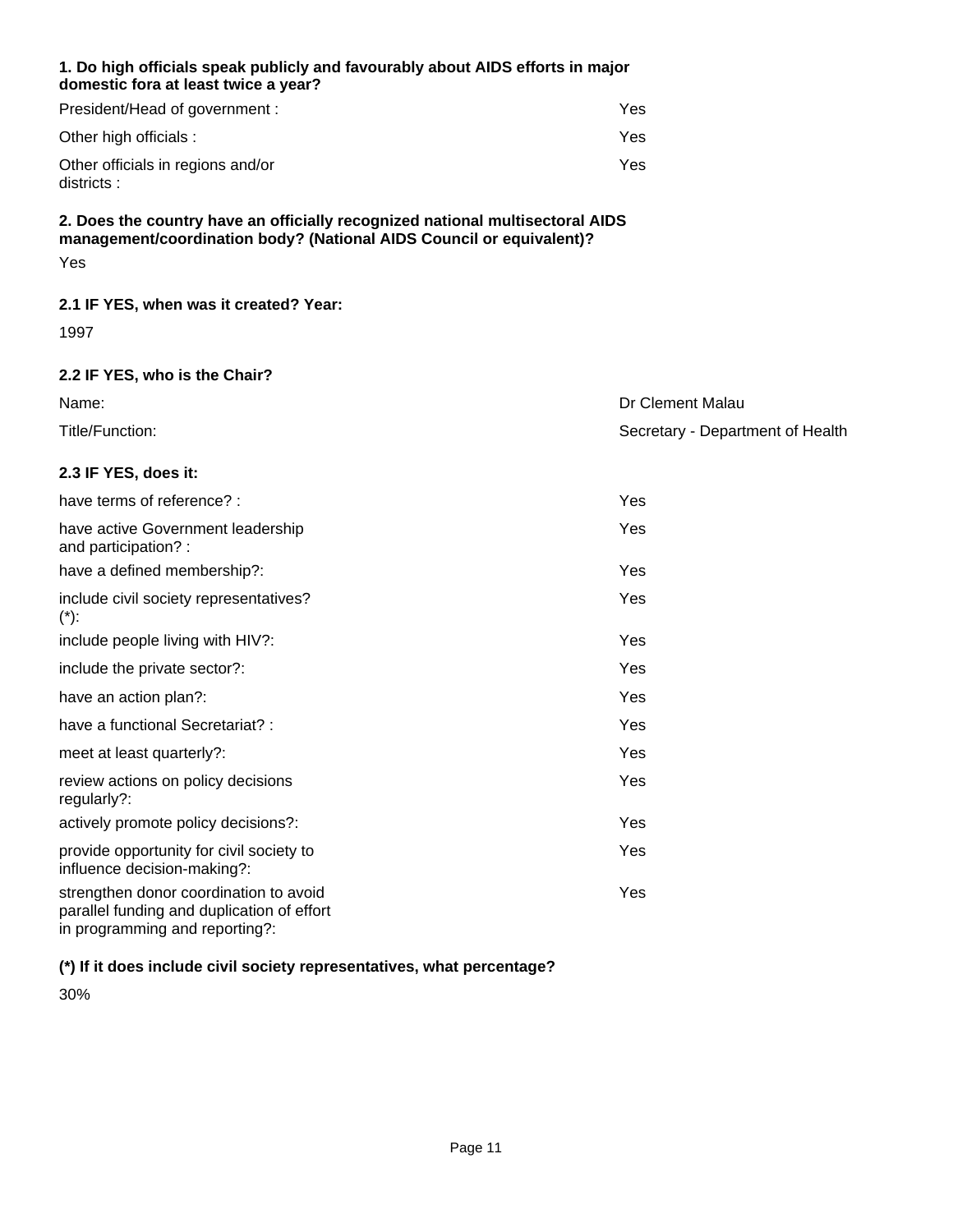**3. Does the country have a national AIDS body or other mechanism that promotes interaction between government, people living with HIV, civil society and the private sector for implementing HIV and AIDS strategies/ programmes?**

Yes

#### **3.1 IF YES, does it include?**

| Terms of reference:      | Yes |
|--------------------------|-----|
| Defined membership:      | Yes |
| Action plan:             | Yes |
| Functional Secretariat : | Yes |
| Regular meetings (*):    | Yes |

#### **(\*)If it does include regular meetings, what is the frequency of the meetings:**

quarterly

# **IF YES, What are the main achievements?**

Establishments of :

- • Mid Term Plan (MTP)
- National Strategic Plan (NSP)
- • Development of Monitoring and Evaluation Framework
- Joint Budget Planning Framework (Gov, CBOs, NGOs, FBO etcs)
- HIV and AIDS Management and Prevention Act
- • National Network for Positive People
- Provincial AIDS secretariats in all provinces

# **IF YES, What are the main challenges for the work of this body?**

Some of the challenges:

- • Drug procurement and distribution to districts and community health facilities and care centres
- Remote and inaccessible areas are hard to reach with appropriate intervention programmes

• Acceptance of infected and affected segment population by community at large (Stigmatization and discrimination is high)

- Care and support for the PLWHA
- • Lack of qualified staff (capacity) for effective coordination and management of the national response.
- Implementation of the National Strategy Plan
- • Implementation/ enforcement of HIV and AIDS Management and Prevention Act and other relevant Policies
- Implementation of National Monitoring and Evaluation Framework
- Effective networking for database yet to be established

#### **4. What percentage of the national HIV and AIDS budget was spent on activities implemented by civil society in the past year?**

50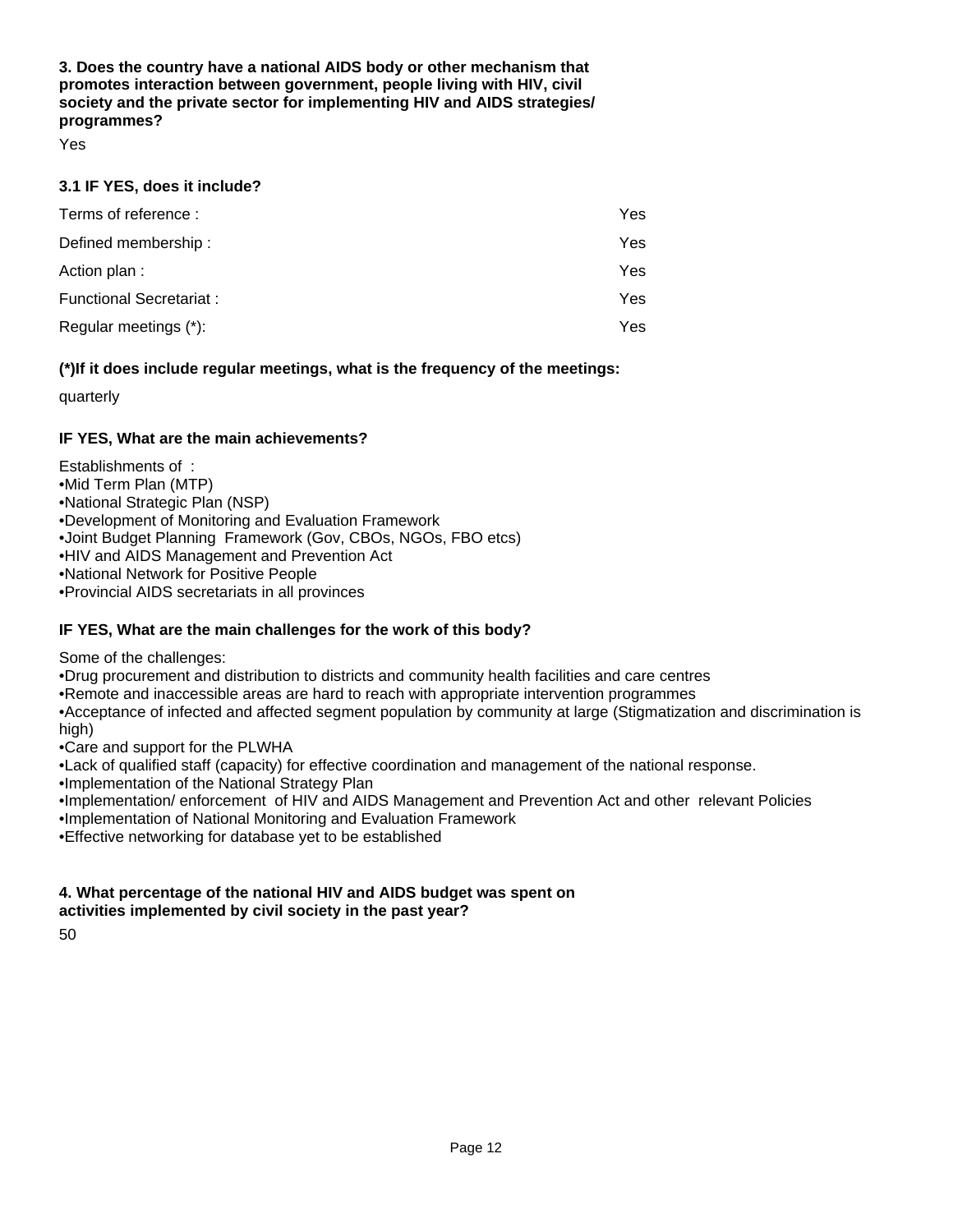#### **5. What kind of support does the NAC (or equivalent) provide to implementing partners of the national programme, particularly to civil society organizations?**

| Information on priority needs and<br>services :    | Yes. |
|----------------------------------------------------|------|
| Technical guidance/materials:                      | Yes. |
| Drugs/supplies procurement and<br>distribution:    | Yes. |
| Coordination with other implementing<br>partners : | Yes. |
| Capacity-building:                                 | Yes. |

#### **6. Has the country reviewed national policies and legislation to determine which, if any, are inconsistent with the National AIDS Control policies?** Yes

## **6.1 IF YES, were policies and legislation amended to be consistent with the National AIDS Control policies?**

Yes

#### **6.2 IF YES, which policies and legislation were amended and when?**

| ÷ | <b>Policy/Law</b> | Relevant acts, Laws, Policies and<br>Regulations right issues, freedom of<br>choice. |
|---|-------------------|--------------------------------------------------------------------------------------|
| ÷ | <b>Year</b>       | 2002                                                                                 |
| ÷ | <b>Policy/Law</b> | Ethic Law, Public health Act                                                         |
| ÷ | <b>Year</b>       | 2002                                                                                 |
| ÷ | <b>Policy/Law</b> | <b>HAMP Act</b>                                                                      |
| ÷ | <b>Year</b>       | 2003                                                                                 |

**Overall, how would you rate the political support for the HIV and AIDS programmes in 2007 and in 2005?**

2007: 7

**1. Does the country have a policy or strategy that promotes information, education and communication (IEC) on HIV to the general population?**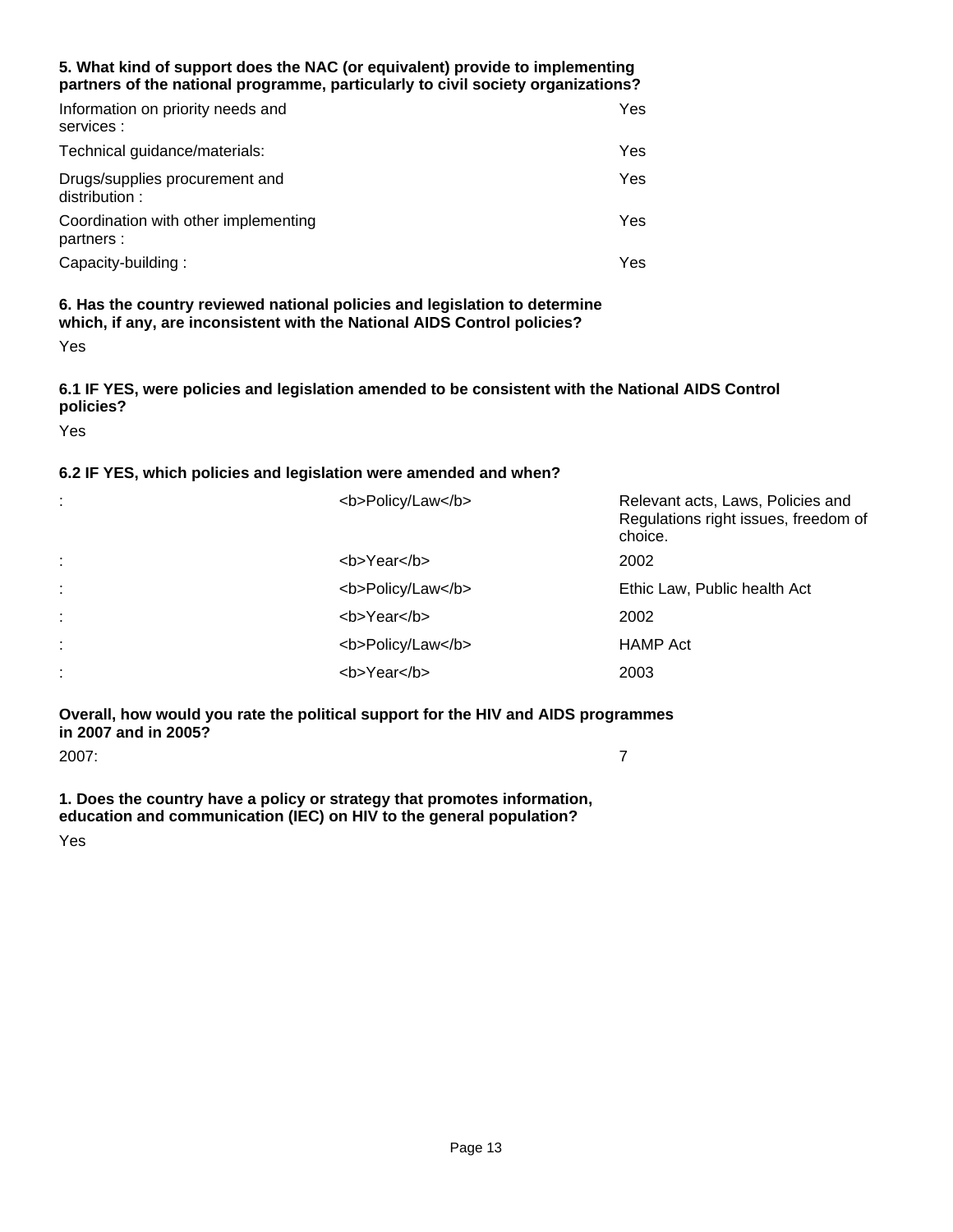## **1.1 IF YES, what key messages are explicitly promoted?**

Abstain from injecting drugs: Avoid commercial sex: Fight against violence against women: Greater involvement of men in reproductive health programmes: Greater acceptance and involvement of people living with HIV: Engage in safe(r) sex: Delay sexual debut: Be sexually abstinent: Be faithful: Use condoms consistently: Reduce the number of sexual partners:

#### **1.2 In the last year, did the country implement an activity or programme to promote accurate reporting on HIV by the media?**

Yes

# **2. Does the country have a policy or strategy promoting HIV-related reproductive and sexual health education for young people?**

Yes

#### **2.1 Is HIV education part of the curriculum in**

| primary schools? :   | Yes |
|----------------------|-----|
| secondary schools? : | Yes |
| teacher training? :  | Yes |

#### **2.2 Does the strategy/curriculum provide the same reproductive and sexual health education for young men and young women?**

Yes

#### **2.3 Does the country have an HIV education strategy for out-of-school young people?**

Yes

**3. Does the country have a policy or strategy to promote information, education and communication (IEC) and other preventive health interventions for vulnerable sub-populations?**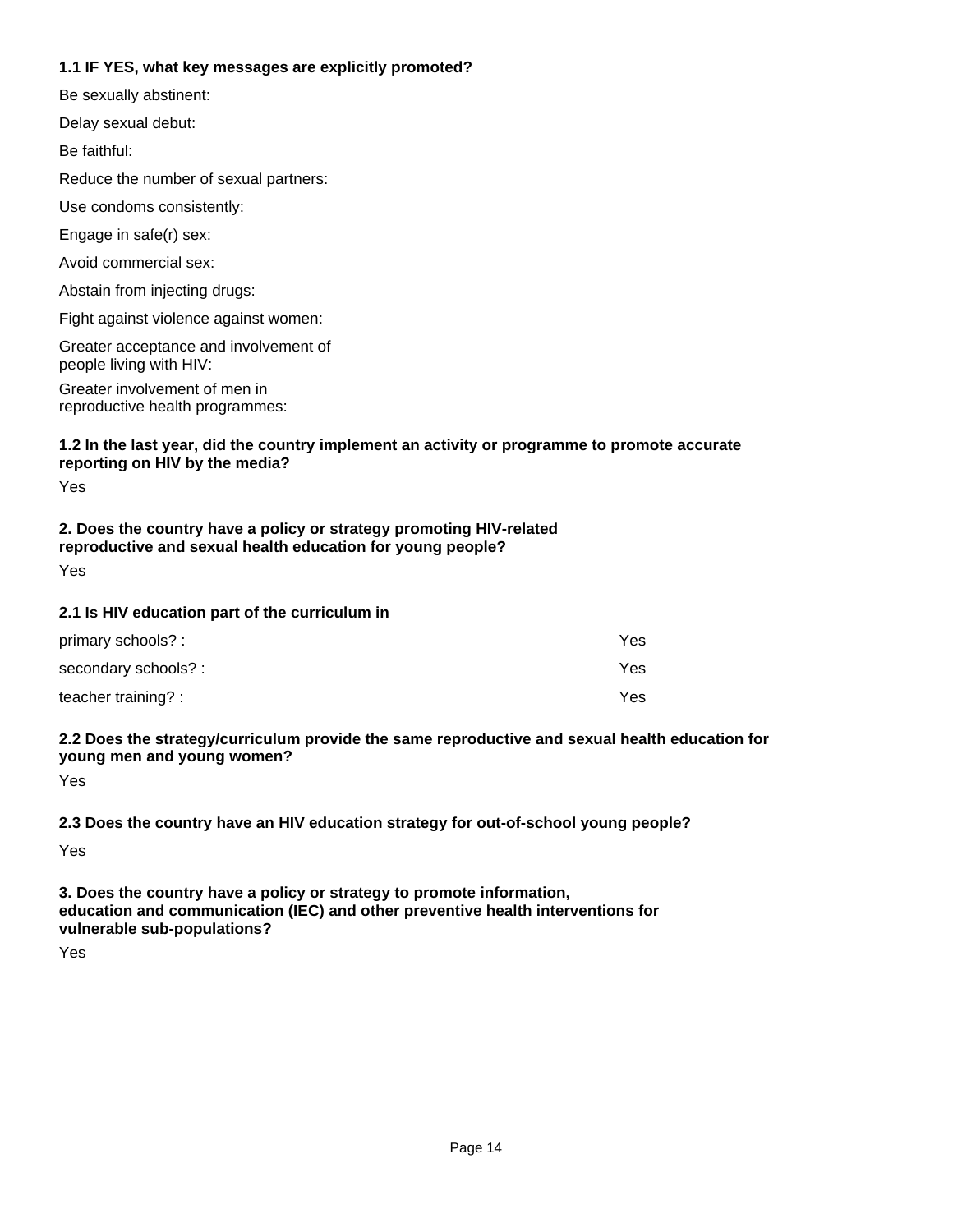#### **3.1 IF YES, which sub-populations and what elements of HIV prevention do the policy/strategy address?**

| Targeted information on risk reduction<br>and HIV education:                           | <b>MSM</b>             |
|----------------------------------------------------------------------------------------|------------------------|
| Targeted information on risk reduction<br>and HIV education:                           | Sex workers            |
| Targeted information on risk reduction<br>and HIV education:                           | Clients of sex workers |
| Targeted information on risk reduction<br>and HIV education:                           | Prison inmates         |
| Stigma & discrimination reduction:                                                     | MSM                    |
| Stigma & discrimination reduction:                                                     | Sex workers            |
| Stigma & discrimination reduction:                                                     | Clients of sex workers |
| Stigma & discrimination reduction:                                                     | Prison inmates         |
| Condom promotion:                                                                      | <b>MSM</b>             |
| Condom promotion:                                                                      | Sex workers            |
| Condom promotion:                                                                      | Clients of sex workers |
| Condom promotion:                                                                      | Prison inmates         |
| HIV testing & counselling:                                                             | <b>MSM</b>             |
| HIV testing & counselling:                                                             | Sex workers            |
| HIV testing & counselling:                                                             | Clients of sex workers |
| HIV testing & counselling:                                                             | Prison inmates         |
| Reproductive health, including STI<br>prevention & treatment:                          | <b>MSM</b>             |
| Reproductive health, including STI<br>prevention & treatment:                          | Sex workers            |
| Reproductive health, including STI<br>prevention & treatment:                          | Clients of sex workers |
| Reproductive health, including STI<br>prevention & treatment:                          | Prison inmates         |
| Vulnerability reduction (e.g. income<br>generation):                                   | Sex workers            |
| Overall, how would you rate policy efforts in support of HIV prevention in 2007 and in |                        |

# **2005?**

| 2007:                                                                                                                                |  |
|--------------------------------------------------------------------------------------------------------------------------------------|--|
|                                                                                                                                      |  |
| $\bm{A}$ . The end of the company of the stability of the substantial $\bm{I}$ and contract the company of the stability of $\bm{I}$ |  |

**4. Has the country identified the districts (or equivalent geographical/ decentralized level) in need of HIV prevention programmes?**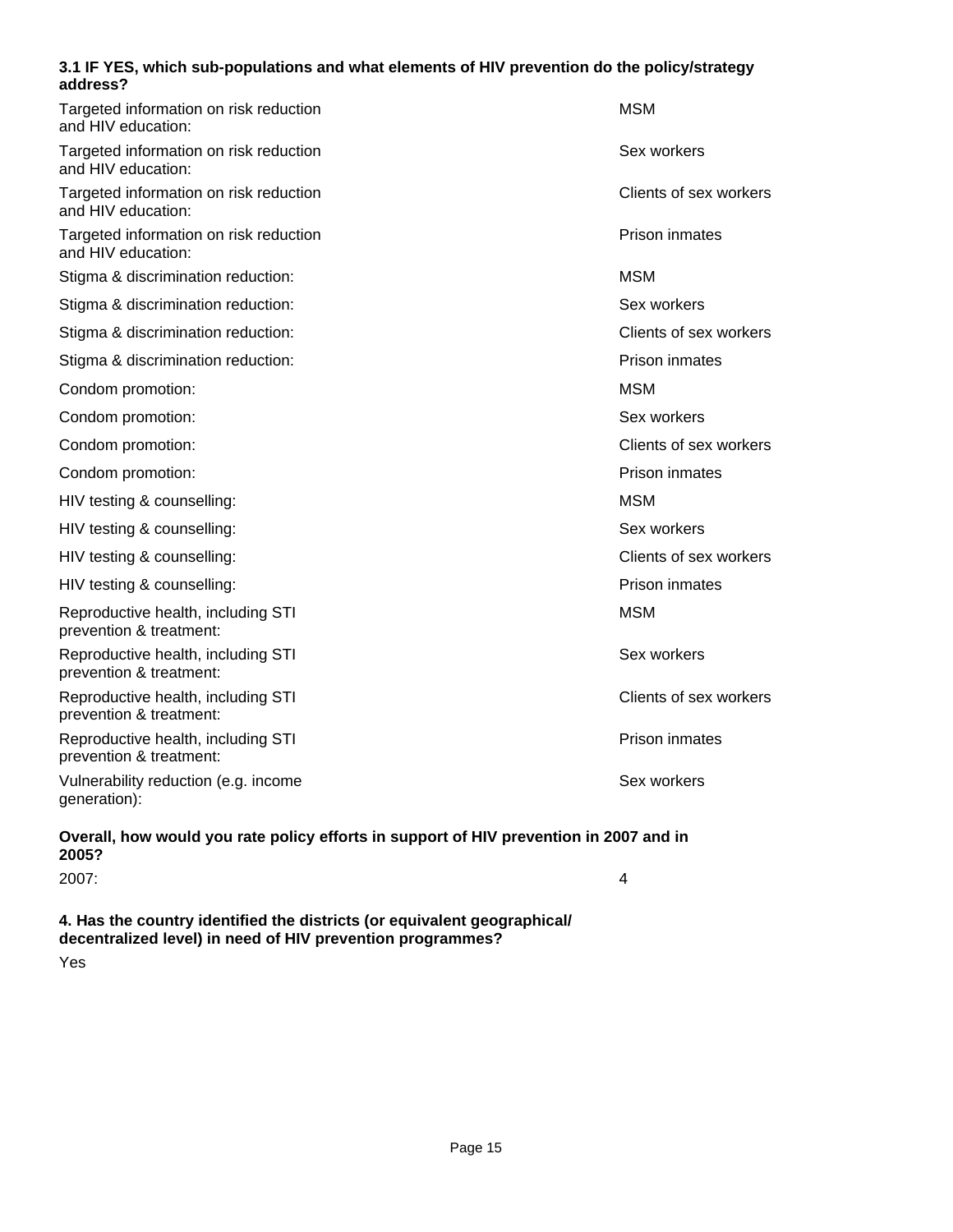#### **IF YES, to what extent have the following HIV prevention programmes been implemented in identified districts\* in need?**

| Blood safety:                                                                | <b>The activity is available in</b>                                             | <b>all</b> districts* in need  |
|------------------------------------------------------------------------------|---------------------------------------------------------------------------------|--------------------------------|
| Universal precautions in health care<br>settings:                            | <b>The activity is available in</b>                                             | <b>all</b> districts* in need  |
| Prevention of mother-to-child<br>transmission of HIV:                        | <b>The activity is available in</b>                                             | <b>some</b> districts* in need |
| IEC on risk reduction:                                                       | <b>The activity is available in</b>                                             | <b>most</b> districts* in need |
| IEC on stigma and discrimination<br>reduction:                               | <b>The activity is available in</b>                                             | <b>some</b> districts* in need |
| Condom promotion:                                                            | <b>The activity is available in</b>                                             | <b>all</b> districts* in need  |
| HIV testing & counselling:                                                   | <b>The activity is available in</b>                                             | <b>most</b> districts* in need |
| Harm reduction for injecting drug users: <b>The activity is available in</b> |                                                                                 | N/A                            |
| Risk reduction for men who have sex<br>with men:                             | <b>The activity is available in</b>                                             | <b>some</b> districts* in need |
| Risk reduction for sex workers:                                              | <b>The activity is available in</b>                                             | <b>most</b> districts* in need |
| Programmes for other vulnerable<br>subpopulations:                           | <b>The activity is available in</b>                                             | <b>some</b> districts* in need |
| Reproductive health services including<br>STI prevention & treatment:        | <b>The activity is available in</b>                                             | <b>all</b> districts* in need  |
| School-based AIDS education for<br>young people:                             | <b>The activity is available in</b>                                             | <b>all</b> districts* in need  |
| Programmes for out-of-school young<br>people:                                | <b>The activity is available in</b>                                             | <b>some</b> districts* in need |
| HIV prevention in the workplace:                                             | <b>The activity is available in</b>                                             | <b>most</b> districts* in need |
|                                                                              | Overall, how would you rate the efforts in the implementation of HIV prevention |                                |

**Overall, how would you rate the efforts in the implementation of HIV prevention programmes in 2007 and in 2005?**

| 2007: | $\overline{ }$ |
|-------|----------------|
| 2007: | R<br>u         |

**1. Does the country have a policy or strategy to promote comprehensive HIV treatment, care and support? (Comprehensive care includes, but is not limited to, treatment, HIV testing and counselling, psychosocial care, and home and community-based care).**

Yes

**1.1 IF YES, does it give sufficient attention to barriers for women, children and most-at-risk populations?**

Yes

**2. Has the country identified the districts (or equivalent geographical/decentralized level) in need of HIV and AIDS treatment, care and support** 

**services?**

Yes

#### **IF YES, to what extent have the following HIV and AIDS treatment, care and support services been implemented in the identified districts\* in need?**

Antiretroviral therapy: <br>  $\left\langle \text{b} \right\rangle$  The service is available in $\left\langle \text{b} \right\rangle$   $\left\langle \text{b} \right\rangle$  districts\* in need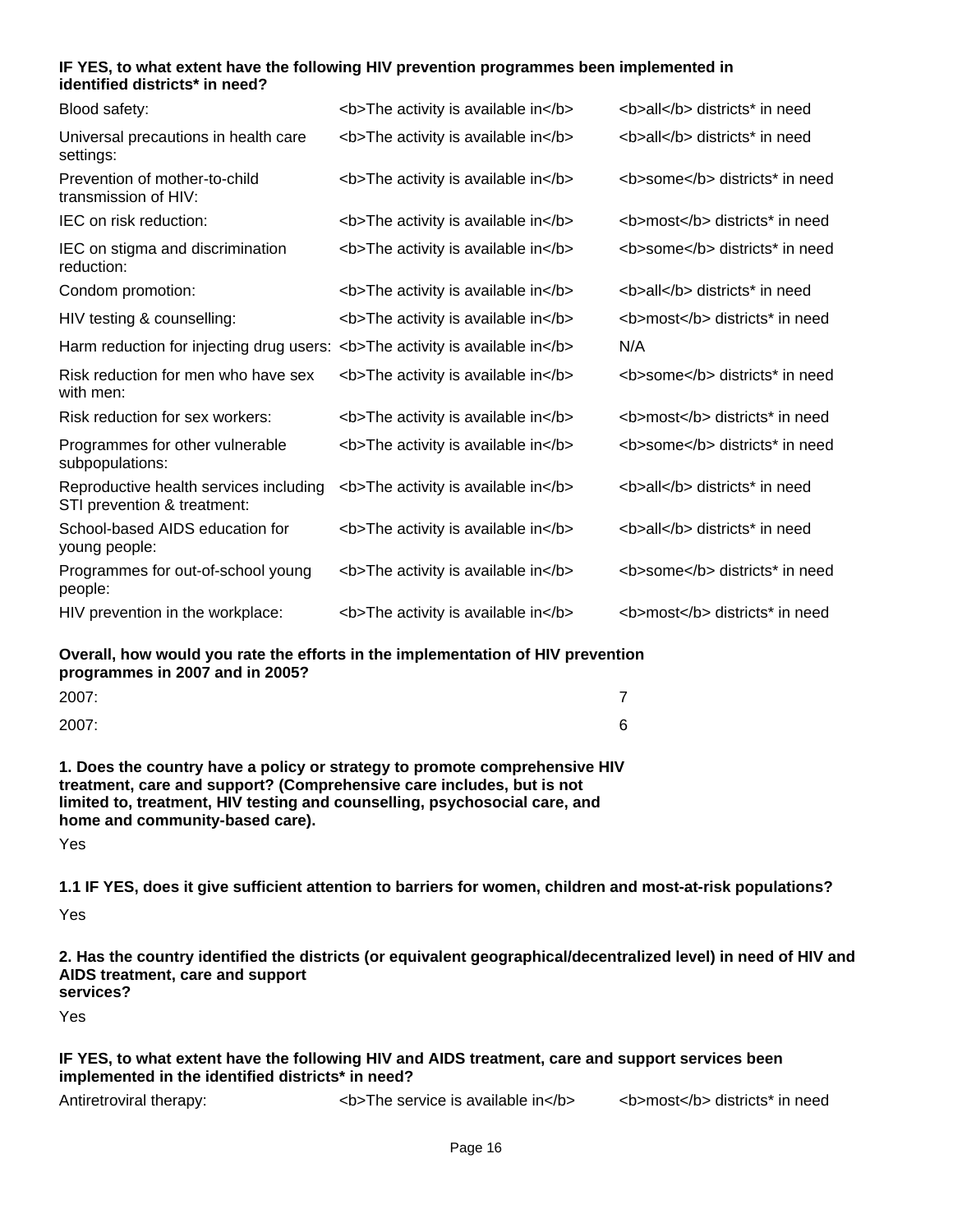| Nutritional care:                                                                                  | <b>The service is available in</b> | N/A                            |
|----------------------------------------------------------------------------------------------------|------------------------------------|--------------------------------|
| Paediatric AIDS treatment:                                                                         | <b>The service is available in</b> | <b>some</b> districts* in need |
| Sexually transmitted infection<br>management:                                                      | <b>The service is available in</b> | <b>most</b> districts* in need |
| Psychosocial support for people living<br>with HIV and their families:                             | <b>The service is available in</b> | <b>some</b> districts* in need |
| Home-based care:                                                                                   | <b>The service is available in</b> | <b>some</b> districts* in need |
| Palliative care and treatment of<br>common HIV-related infections:                                 | <b>The service is available in</b> | <b>some</b> districts* in need |
| HIV testing and counselling for TB<br>patients:                                                    | <b>The service is available in</b> | <b>some</b> districts* in need |
| TB screening for HIV-infected people:                                                              | <b>The service is available in</b> | <b>some</b> districts* in need |
| TB preventive therapy for HIV-infected<br>people:                                                  | <b>The service is available in</b> | <b>some</b> districts* in need |
| TB infection control in HIV treatment<br>and care facilities:                                      | <b>The service is available in</b> | <b>some</b> districts* in need |
| Cotrimoxazole prophylaxis in HIV-<br>infected people:                                              | <b>The service is available in</b> | <b>most</b> districts* in need |
| Post-exposure prophylaxis (e.g.<br>occupational exposures to HIV, rape):                           | <b>The service is available in</b> | <b>some</b> districts* in need |
| HIV treatment services in the<br>workplace or treatment referral systems<br>through the workplace: | <b>The service is available in</b> | <b>most</b> districts* in need |
| HIV care and support in the workplace<br>(including alternative working<br>arrangements):          | <b>The service is available in</b> | <b>some</b> districts* in need |
| Antiretroviral therapy:                                                                            | <b>The service is available in</b> | <b>most</b> districts* in need |
| Nutritional care:                                                                                  | <b>The service is available in</b> | <b>some</b> districts* in need |
| Paediatric AIDS treatment:                                                                         | <b>The service is available in</b> | <b>some</b> districts* in need |
| Sexually transmitted infection<br>management:                                                      | <b>The service is available in</b> | <b>most</b> districts* in need |
| Psychosocial support for people living<br>with HIV and their families:                             | <b>The service is available in</b> | <b>some</b> districts* in need |
| Home-based care:                                                                                   | <b>The service is available in</b> | <b>some</b> districts* in need |
| Palliative care and treatment of<br>common HIV-related infections:                                 | <b>The service is available in</b> | <b>some</b> districts* in need |
| HIV testing and counselling for TB<br>patients:                                                    | <b>The service is available in</b> | <b>some</b> districts* in need |
| TB screening for HIV-infected people:                                                              | <b>The service is available in</b> | <b>some</b> districts* in need |
| TB preventive therapy for HIV-infected<br>people:                                                  | <b>The service is available in</b> | <b>some</b> districts* in need |
| TB infection control in HIV treatment<br>and care facilities:                                      | <b>The service is available in</b> | <b>all</b> districts* in need  |
| Cotrimoxazole prophylaxis in HIV-<br>infected people:                                              | <b>The service is available in</b> | <b>all</b> districts* in need  |
| Post-exposure prophylaxis (e.g.<br>occupational exposures to HIV, rape):                           | <b>The service is available in</b> | <b>most</b> districts* in need |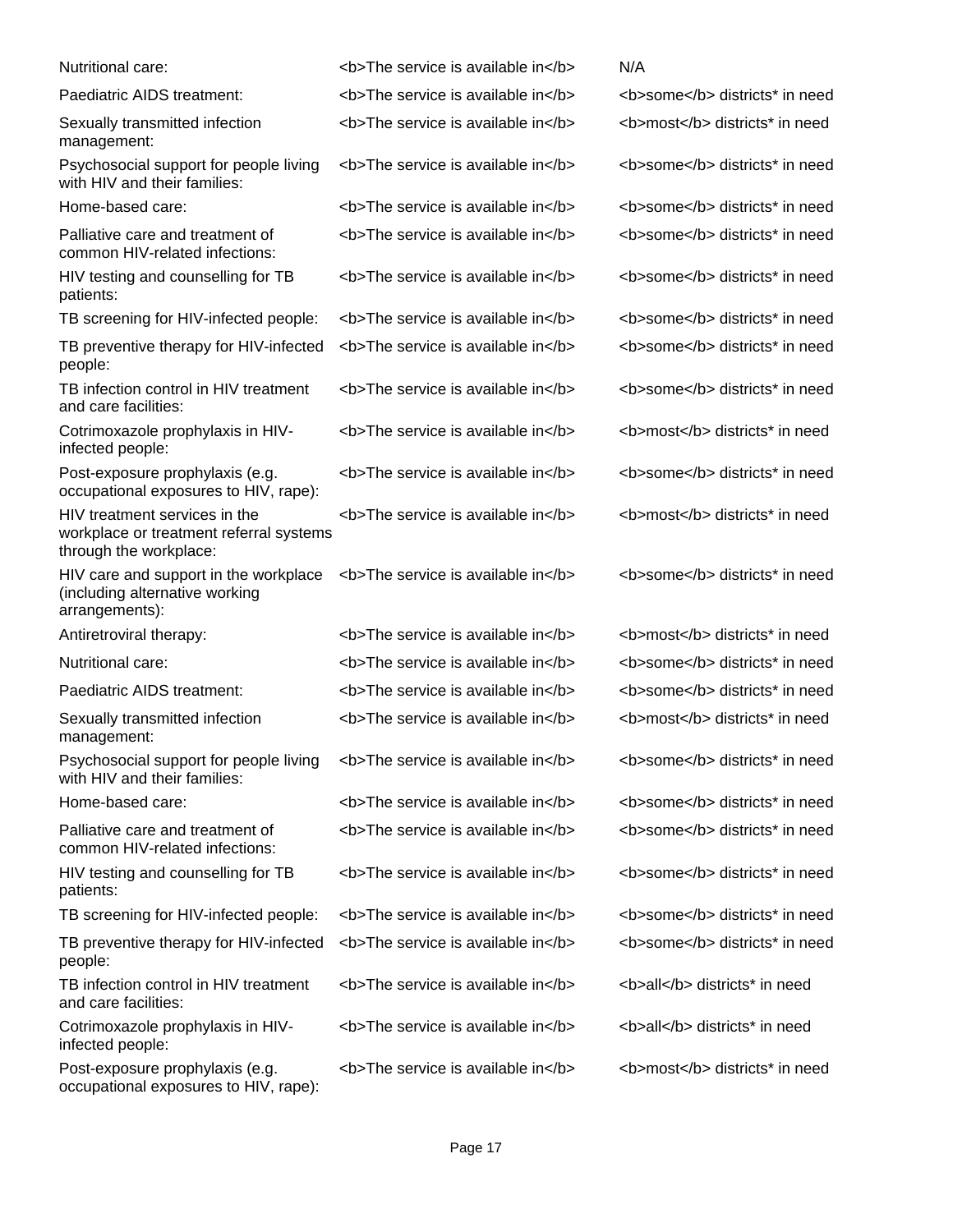Other services::  $\left\langle \text{b} \right\rangle$  The service is available in $\left\langle \text{b} \right\rangle$   $\left\langle \text{b} \right\rangle$  some $\left\langle \text{b} \right\rangle$  districts\* in need HIV care and support in the workplace  $\,$  <b>The service is available in</b> $\,$  <b>some</b> districts\* in need (including alternative working arrangements): HIV treatment services in the workplace or treatment referral systems through the workplace: **The service is available in </b>>>>>>>>>>>>>> <b>>b>all</b></b></b></b></a></b></>
all</b></b></all>>>>></b** 

**3. Does the country have a policy for developing/using generic drugs or parallel importing of drugs for HIV?**

Yes

## **4. Does the country have access to regional procurement and supply management mechanisms for critical commodities, such as antiretroviral drugs, condoms, and substitution drugs?**

Yes

# **4.1 IF YES, for which commodities?:**

Condoms, ARVs, Drugs, Test Kits and opportunistic infections drugs

# **Overall, how would you rate the efforts in the implementation of HIV treatment, care and support services in 2007 and in 2005?**

2007: 5

#### **Comments on progress made since 2005:**

treatment, care and support programs are still being scaled up at national level. treatment started in PNG in 2005 with very limited number of beneficiaries. number of people on treatment is growing but the level of unmet need remains high.

#### **5. Does the country have a policy or strategy to address the additional HIV- or AIDS-related needs of orphans and other vulnerable children (OVC)?**

No

# **Overall, how would you rate the efforts to meet the needs of orphans and other vulnerable children?**

2007: 5

# **Comments on progress made in efforts to meet the needs of OVC since 2005:**

In 2005, it was recognized that orphans and vulnerable children in PNG did not receive special medical support, school related assistance, emotional or psychological support, including counseling, and other material or social support, such as clothing, extra food, childcare and legal support from the national government. UNICEF supported the Government to conduct a number of situation analyses to contribute to stronger empirical decision making.

A Four-Year National Strategy for the Protection, Care and Support of Orphans and Other Vulnerable Children in Papua New Guinea was developed by the OVC National Action Committee. The Strategy draws from local knowledge and international experience to deliver 39 actions for children over four years at a cost of 18 million kina. Key objectives identified for the Strategy include improved social protection; legal protection and justice; extended community-care in the community; and human services coordination. A strong, rights-based legislation, the Lukautim Pikinini Act (Child Protection), was passed in April 2007 to enable all children to demand the right to protection from statutory authorities.

# **1. Does the country have one national Monitoring and Evaluation (M&E) plan?**

In Progress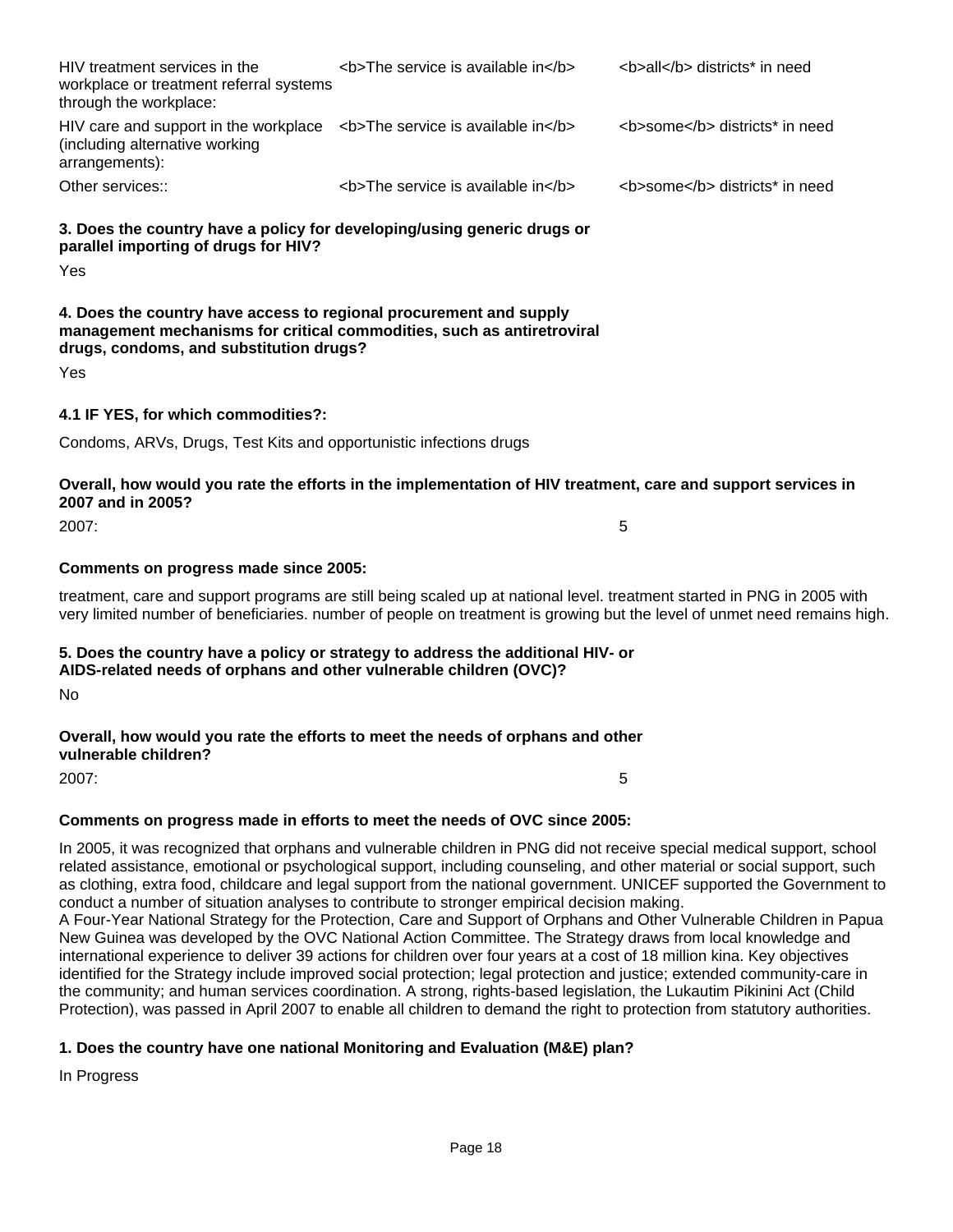# **2. Does the Monitoring and Evaluation plan include?**

| a data collection and analysis strategy :                 | Yes |
|-----------------------------------------------------------|-----|
| behavioural surveillance :                                | Yes |
| HIV surveillance :                                        | Yes |
| a well-defined standardized set of<br>indicators:         | Yes |
| guidelines on tools for data collection :                 | Yes |
| a strategy for assessing quality and<br>accuracy of data: | Yes |
| a data dissemination and use strategy :                   | Yes |

#### **3. Is there a budget for the M&E plan?**

Yes

**IF YES, Years covered:**

annually

#### **3.1 IF YES, has funding been secured?**

Yes

# **4. Is there a functional M&E Unit or Department?**

Yes

#### **4.1 IF YES, is the M&E Unit/Department based**

in the NAC (or equivalent)? : Yes

**4.2 IF YES, how many and what type of permanent and temporary professional staff are working in the M&E Unit/Department? <br><br> Number of permanent staff:**

4

**Number of temporary staff:**

 $\Omega$ 

**4.3 IF YES, are there mechanisms in place to ensure that all major implementing partners submit their M&E data/reports to the M&E Unit/Department for review and consideration in the country's national reports?**

Yes

#### **IF YES, does this mechanism work? What are the major challenges?**

The data collection mechanism to monitor the national response at non-health setting has been developed in a consultative process and has been introduced to provinces by the end of 2007. there is a good response interms of cooperation, but data is not fully collected from all provinces as expected. the main challenges are Lack of capacity to follow up with the partners to collecte required data lack of centralized data flow system

coordination mechanism with provincial data collection system is weak.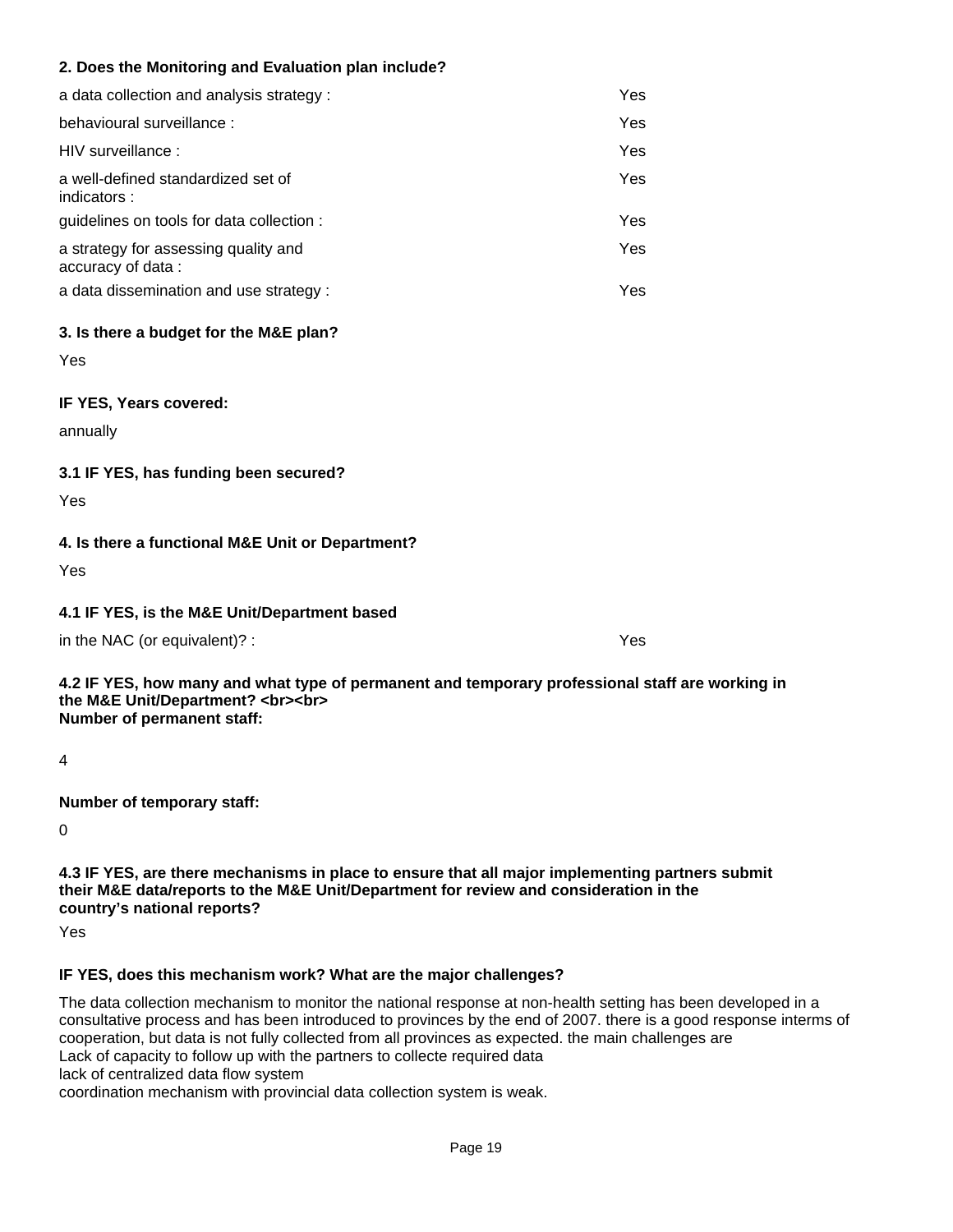#### **4.4 IF YES, to what degree do UN, bi-laterals, and other institutions share their M&E results?**

3

#### **5. Is there an M&E Committee or Working Group that meets regularly to coordinate M&E activities?**

Yes, meets regularly

#### **IF YES, Date last meeting:**

26 November 2007

# **5.1 Does it include representation from civil society, including people living with HIV?**

No

# **6. Does the M&E Unit/Department manage a central national database?**

No

#### **6.3 Is there a functional Health Information System (HIS)?**

| National level:         | Yes. |
|-------------------------|------|
| Sub-national level (*): | Yes. |

#### **(\*)If there is a functional sub-national HIS, at what level(s) does it function?**

the existing NHIS does not collect any data on HIV, it is now being reformed to do so and will be revises in 2008.

#### **6.4 Does the country publish at least once a year an M&E report on HIV, including HIV surveillance data?**

Yes

#### **7. To what extent are M&E data used in planning and implementation?**

2

#### **What are examples of data use?**

set up ART administration Identify development programs for Target groups

#### **What are the main challenges to data use?**

Data is not easily accessible because a data flow system was not established for a long time does not exist to date.

#### **8. In the last year, was training in M&E conducted**

| At national level? :       |                                        | Yes |
|----------------------------|----------------------------------------|-----|
| At national level? :       | IF YES, Number of individuals trained: | 435 |
| At sub-national level? :   |                                        | Yes |
| At sub-national level? :   | IF YES, Number of individuals trained: | 421 |
| Including civil society? : |                                        | Yes |
| Including civil society? : | IF YES, Number of individuals trained: | 96  |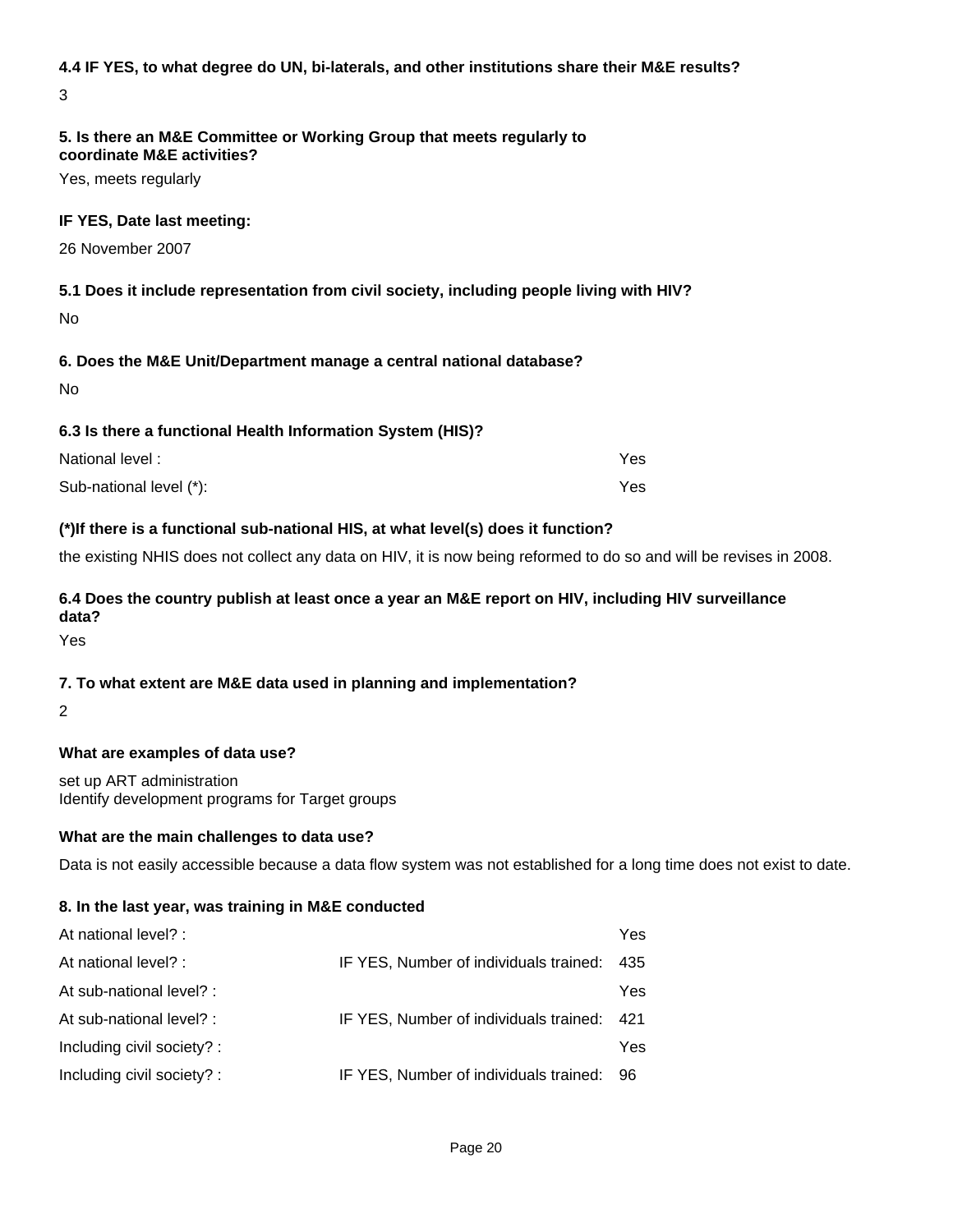## **Overall, how would you rate the M&E efforts of the AIDS programme in 2007 and in 2005?**

2007: 6

#### **Comments on progress made in M&E since 2005:**

great efforts are being done to establish an effective M&E system in coutry. while there was no M&E unit and no data reporting in 2005, the newly established M&E unit at NACS, and the surveillance team at NDOH are working against the clock to set up and establish systems for data reporting on the HIV epidemic and the national response. while plans are being finalized, investment on capacity building at national and provincial levels, establishing infrastructure, and developing systems was the main focus of the limited M&E staff in country. ranking for 2005 could not be provided as there was no proper assessment done at that time.

#### **1. Does the country have laws and regulations that protect people living with HIV against discrimination? (such as general non-discrimination provisions or provisions that specifically mention HIV, focus on schooling, housing, employment, health care etc.)**

Yes

#### **1.1 IF YES, specify:**

HIV and AIDS Management and Prevention Act - HAMP Act (August 2003)

# **2. Does the country have non-discrimination laws or regulations which specify**

**protections for vulnerable sub-populations?**

Yes

#### **2.1 IF YES, for which sub-populations?**

| Women:                        | Yes |
|-------------------------------|-----|
| Young people:                 | Yes |
| IDU:                          | No  |
| MSM:                          | No  |
| Sex Workers:                  | No  |
| Prison inmates :              | No  |
| Migrants/mobile populations : | No  |

#### **IF YES, Briefly explain what mechanisms are in place to ensure these laws are implemented:**

The National AIDS Council Secretariat (NACS) has been established under the section 20 of the National AIDS Council Act (1977), to oversee the coordination and implementation of the HAMP Act in collaboration with its network of implementing partners made up of Government departments, NGOs, Churches, Civil society and private sector organizations and donors.

• A user friendly tool kit on HAMP Act was produced in 2003 for the employers and workers to formulate their HIV and AIDS Workplace Policies.

• Series of trainings were held for the organizations to ensure framing up workplace policy is consistent with 12 guiding principles of workplace policy.

• PACSO (PNG Alliance of Civil Society Organizations) and BAHA (Business Against HIV and AIDS) were recently established to include the implementation of the Act as part of their organizational mandate.

• Provisions were made in the National M&E Strategy for monitoring the implementation of the Acts

• A notable development at the political level was the appointment of a separate Government Minister to advocate and lobby, among other HIV and AIDS related issues, for the Government support towards the implementation of this Act.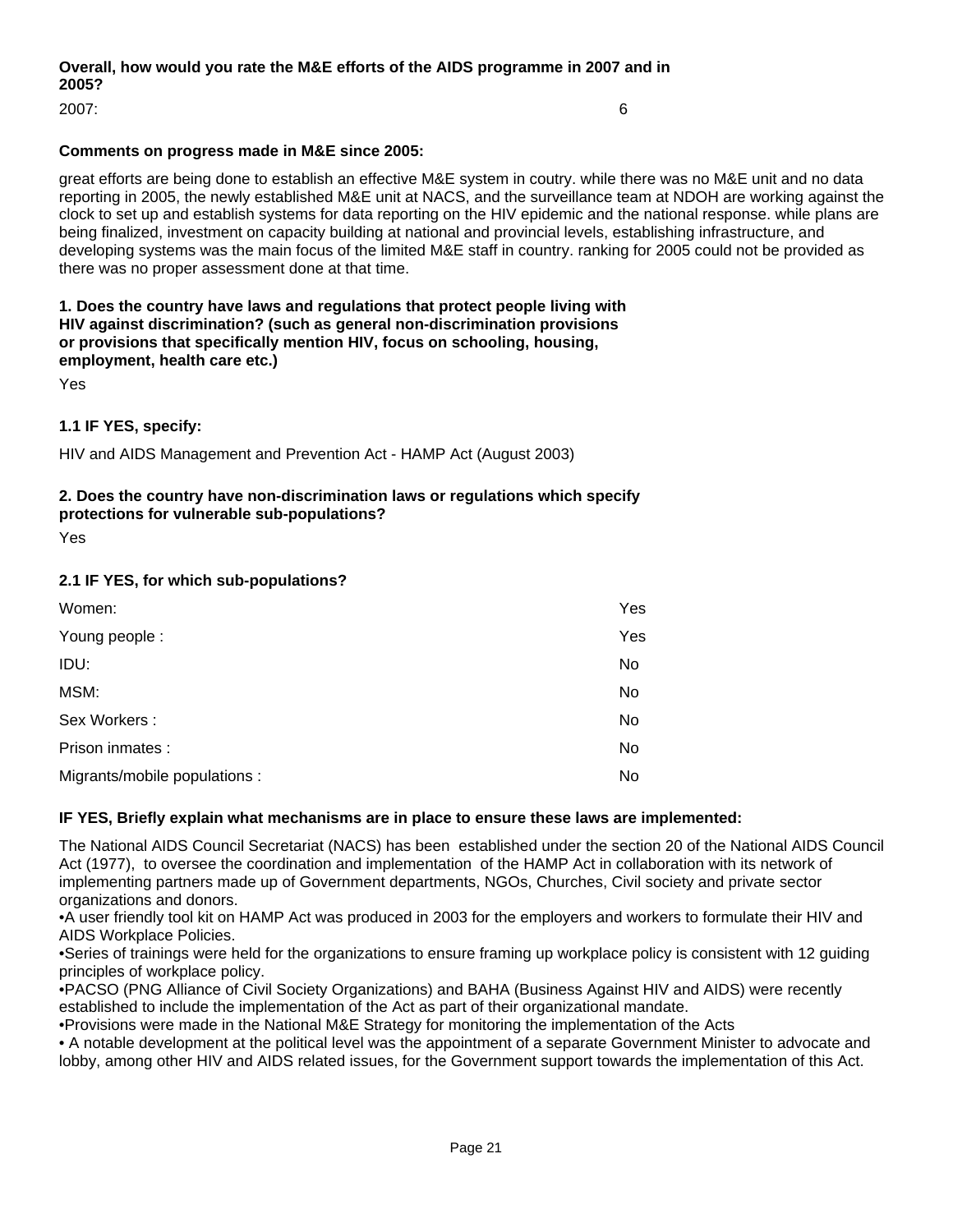#### **IF YES, Describe any systems of redress put in place to ensure the laws are having their desired effect:**

• Organizations such as IGAT HOPE is supported to promote among other HIV issues, the rights of the people affected by HIV as stipulated under the HAMP Act

• Increased donor support (both technical and finance) is being provided for effective coordination and implementation of relevant sections of the Act.

• Increased partnership and net-working is being forged amongst the key stakeholders, NGOs and civil society groups to harmonize and complement their activities where necessary, and to reduce duplication and inefficiency.

• Since the enactment of the Bill on Discrimination and Stigmatization covered under the HAMP Act, increasing number of affected people have come out of anonymity and made admission in public their HIV status.

• With the extensive outlay of information on rights and protections issues, number of people accessing VCT services, have increased significantly.

• At the political level bi-partisan political commitment has been ensued to increase the profile of the efforts and strategies to combat HIV

#### **3. Does the country have laws, regulations or policies that present obstacles to effective HIV prevention, treatment, care and support for vulnerable sub-populations?**

Yes

# **3.1 IF YES, for which sub-populations?**

| Women:                        | No  |
|-------------------------------|-----|
| Young people:                 | No. |
| MSM:                          | Yes |
| Sex Workers:                  | Yes |
| Prison inmates :              | Yes |
| Migrants/mobile populations : | No. |
| Other::                       | Yes |

#### **IF YES, briefly describe the content of these laws, regulations or policies and how they pose barriers:**

• The Underlying Law (Act) 2000 (sections 3 and 4) include customary laws which stipulate that female commercial sex work (prostitution) and MSM (sodomy) are crimes under the PNG Law.

• Stigmatization and discrimination against these marginalised and most at risk groups therefore remain high and drives them 'underground' where they are less accessible to care and assistance. This makes it hard for the NGO's and civil society groups to respond effectively.

• Failure to formulate appropriate Act to decriminalize the activities of the sex workers and MSM, drive the groups to maintain anonymity while increasing their network, membership, client-base and other related activities.

• The current estimate of MSM is numbered between 3,000 (2007 estimate).

• The physical and sexual violence against the women is continually on the increase, impacting on the possibility of increased new cases of STIs, HIV and AIDS infections.

• The HAMP Act is too broad and does not have provisions that cater for the legal protection of the persons discriminated on the grounds of their preference of their sexual partners and sexual activity.

• This aspect of the law has not been contested in PNG court of law.

#### **4. Is the promotion and protection of human rights explicitly mentioned in any HIV policy or strategy?**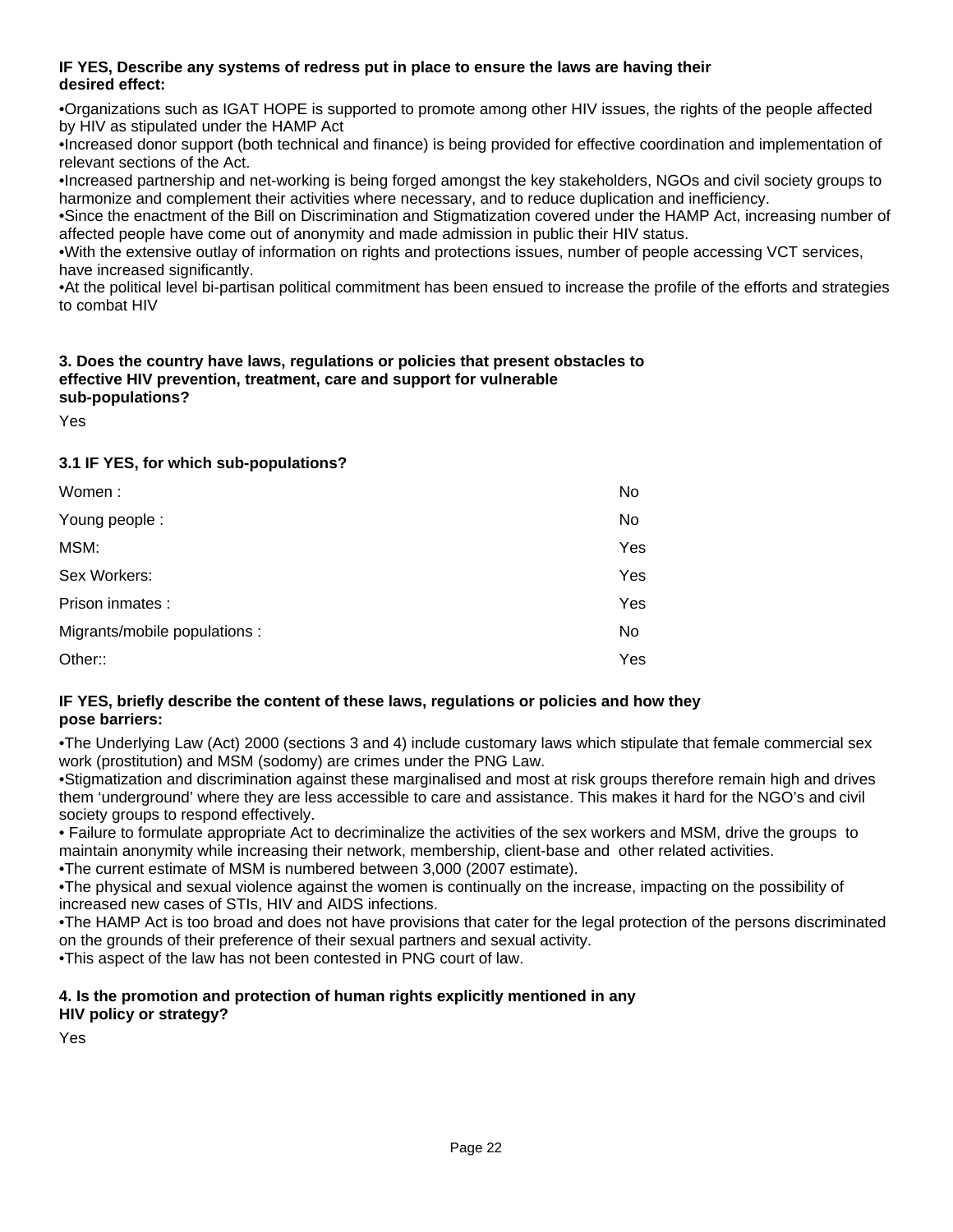#### **5. Is there a mechanism to record, document and address cases of discrimination experienced by people living with HIV and/or most-at-risk populations?**

Yes

#### **IF YES, briefly describe this mechanism**

There are institutions and NGOs in the country that have developed their database to document HIV and AIDS information for their own monitoring and planning purposes.

. Catholic Church through its VCT centres through out the country record and documents cases of abuse and discriminations.

• Other NGOs such as Save the Children has pooled together data on MSM and sex workers through its Sapot Project initiatives.

• Police and CIS department have records of complainants on HIV and AIDS related abuses.

• Under the NHASP initiative, extensive Social Mapping exercise was initiated throughout the country. The situational profile of HIV and AIDs at district level provide useful data on how HIV and AIDs is perceived at different cultural settings. Pooling together all information from various organizations under one national system is the major challenge that needs to be addressed.

#### **6. Has the Government, through political and financial support, involved most-at-risk populations in governmental HIV-policy design and programme implementation?**

Yes

#### **IF YES, describe some examples**

Listed below are some of the policies and programs in which the Government through NACS, involved the participations of youths, women, representatives of MSM and sex workers and other marginalised groups.

- National Strategic Plan (2006)
- HAMP Act (2003)
- • Development of Workplace policy initiatives
- Social Mapping Exercises
- • National Gender Policy
- National Youth Policy
- 100% Condom Use Policy

#### **7. Does the country have a policy of free services for the following:**

| HIV prevention services :                      | Yes |
|------------------------------------------------|-----|
| Anti-retroviral treatment :                    | Yes |
| HIV-related care and support<br>interventions: | Yes |

#### **IF YES, given resource constraints, briefly describe what steps are in place to implement these policies:**

• HIV Prevention Services are established in all Government health facilities, over 60 VCT sites and NGOs service centres and outlets throughout the country are promoting HIV Prevention messages.

• ART services are offered free and available in the Government service sites ( hospitals, clinics and health centres) and NGO, FBO,CBO clinics. Access to this service by remote communities is major problem

• HIV- related care and support interventions are promoted through partnership with NGOs and community based organizations (CBO's). Relevant information and advocacy materials are provided to the communities to strengthen community participation towards the care and support for the affected members of their communities.

• The Home-Based Care, an initiative of the Catholic Church in the country is currently tried out in number of areas The approach is quite effective approach and can be easily rolled out to other parts of the country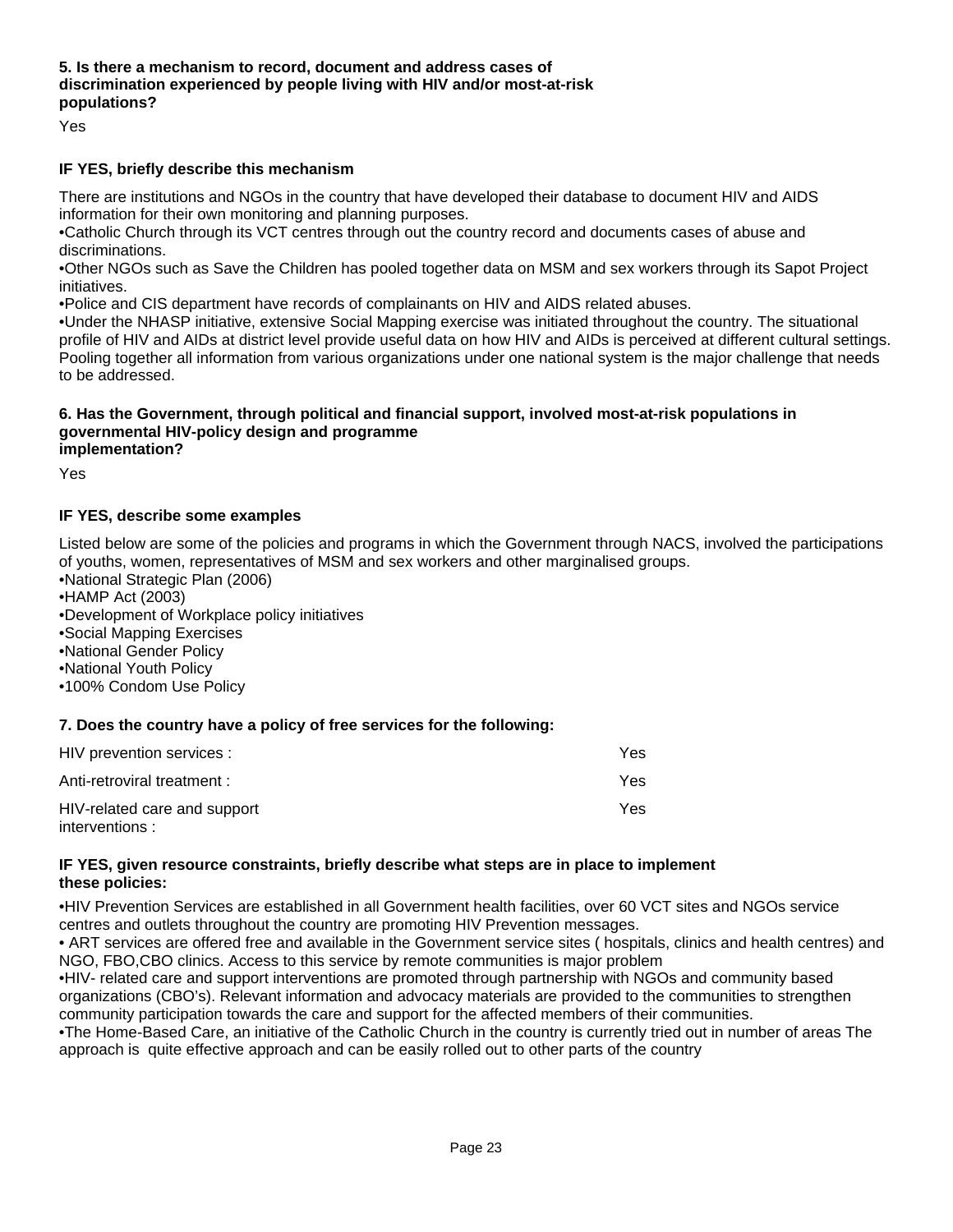**8. Does the country have a policy to ensure equal access for women and men, to prevention, treatment, care and support? In particular, to ensure access for women outside the context of pregnancy and childbirth?**

Yes

# **9. Does the country have a policy to ensure equal access for most-at-risk populations to prevention, treatment, care and support?**

Yes

# **9.1 Are there differences in approaches for different most-at-risk populations?**

Yes

# **IF YES, briefly explain the differences:**

• Due to nature of the disease, different approaches are deemed necessary in provision of care and treatment among the members of different at-risk population groups.

• Under the HAMP Act (in compliance with the National Constitution) provision on person's the rights to privacy and confidentiality is stated. Hence, care and treatment are accorded under this provision. Example:

- female sex workers feel comfortable to seek counselling or treatment by female medical /social work

- Likewise the MSM would be inclined to seek help from same-sex counsellor or physician.

• The VCT/ STI treatment and care sites are made gender-sensitive to ensure equal and free access.

**10. Does the country have a policy prohibiting HIV screening for general employment purposes (recruitment, assignment/relocation, appointment, promotion, termination)?**

Yes

**11. Does the country have a policy to ensure that AIDS research protocols involving human subjects are reviewed and approved by a national/local ethical review committee?**

Yes

#### **11.1 IF YES, does the ethical review committee include representatives of civil society and people living with HIV?**

Yes

# **IF YES, describe the effectiveness of this review committee**

• The committee has been in operation for number of years and is quite effective on research matters..

• The committee operates under chairmanship of the Divine University, one of the three leading tertiary institutions in the country.

• The members of the committee consists of representatives from the Universities, Research institutions, NSO, NACS, NDOH, NDOE, representatives from donors, NGOs and civil society groups

• Conference was conducted recently with the stakeholders and partners to set the research agenda for the Research Advisory Committee and NACS to pursue.

• The committee has new guidelines drawn up (based on research proposals) and meeting regularly.

• So far, --- (number) of research proposals are submitted, including ---(number) researched relating to HIV/ AIDS.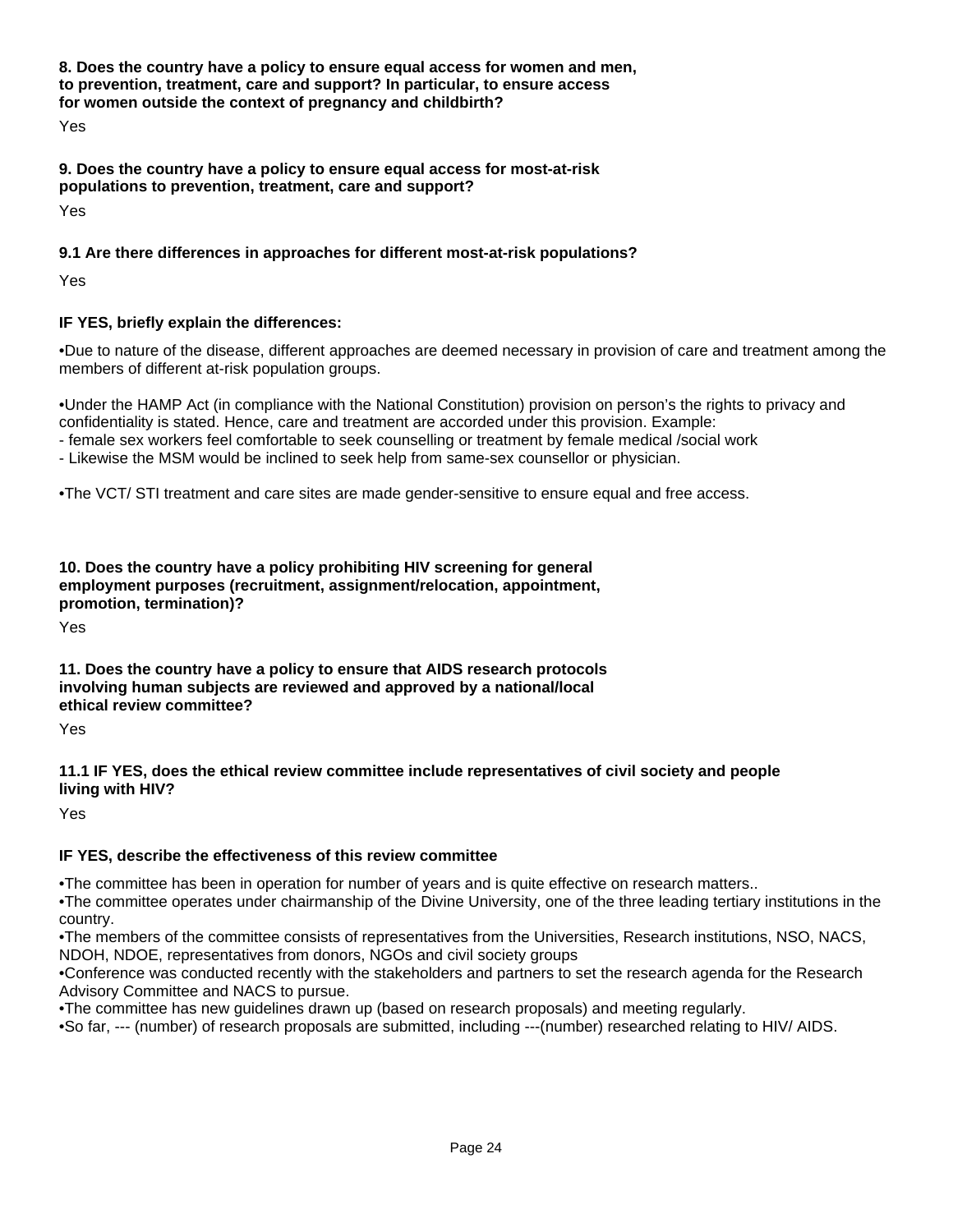#### **12. Does the country have the following human rights monitoring and enforcement mechanisms?**

| - Existence of independent national<br>institutions for the promotion and<br>protection of human rights, including<br>human rights commissions, law reform<br>commissions, watchdogs, and<br>ombudspersons which consider HIV-<br>related issues within their work: | Yes |
|---------------------------------------------------------------------------------------------------------------------------------------------------------------------------------------------------------------------------------------------------------------------|-----|
| - Focal points within governmental<br>health and other departments to<br>monitor HIV-related human rights<br>abuses and HIV-related discrimination<br>in areas such as housing and<br>employment:                                                                   | No  |
| - Performance indicators or<br>benchmarks for compliance with<br>human rights standards in the context<br>of HIV efforts:                                                                                                                                           | No  |
| - Performance indicators or<br>benchmarks for reduction of HIV-<br>related stigma and discrimination:                                                                                                                                                               | No  |

#### **IF YES, on any of the above questions, describe some examples:**

Ombudsman Commission, ICRA, Amnesty International, Transparency International, NGO watchdog. Law Reform Commission, Police and National Magisterial system

#### **13. Have members of the judiciary (including labour courts/employment tribunals) been trained/sensitized to HIV and AIDS and human rights issues that may come up in the context of their work?**

Yes

#### **14. Are the following legal support services available in the country?**

| Legal aid systems for HIV and AIDS<br>casework:                                                                                          | Yes |
|------------------------------------------------------------------------------------------------------------------------------------------|-----|
| Private sector law firms or university-<br>based centres to provide free or<br>reduced-cost legal services to people<br>living with HIV: | No  |
| Programmes to educate, raise<br>awareness among people living with<br>HIV concerning their rights:                                       | Yes |

**15. Are there programmes designed to change societal attitudes of stigmatization associated with HIV and AIDS to understanding and acceptance?**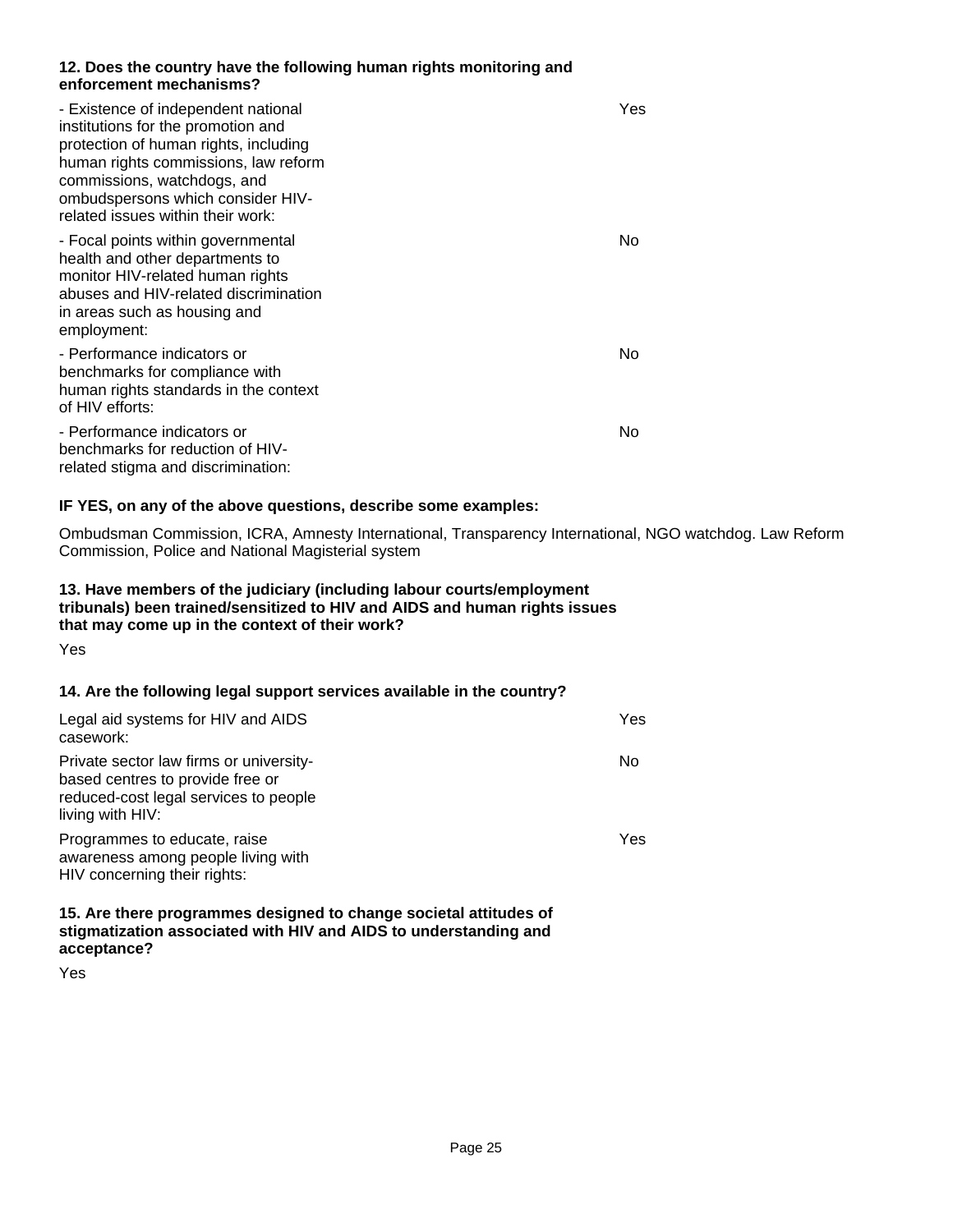#### **IF YES, what types of programmes?**

| Media :                                | Yes |
|----------------------------------------|-----|
| School education:                      | Yes |
| Personalities regularly speaking out : | Yes |
| Other::                                | Yes |

**Overall, how would you rate the policies, laws and regulations in place to promote and protect human rights in relation to HIV and AIDS in 2007 and in 2005?** 2007: 6

#### **Comments on progress made in promoting and protecting human rights in relation to HIV and AIDS since 2005:**

• Since there was no reporting done in the previous round of UNGASS to use as benchmark, it would not be realistic to compare the progress made since 2005.

• Nonetheless, the country has made improved significantly in policy development for the HIV and AIDS in recent years, particularly in regard to development of the Workplace policies and National Gender Policies

**Overall, how would you rate the effort to enforce the existing policies, laws and regulations in relation to human rights and HIV and AIDS in 2007 and in 2005?** 2007: 4

**Comments on progress made in enforcing existing policies, laws and regulations in relation to human rights and HIV and AIDS since 2005:**

• Number of very appropriate and have been developed, including the NACS Act (1997), HAMP Act (2003) 100% Condom use policy, Blood transfusion policy, Blood testing policy, National Gender Policy.

• The enforcement mechanisms to achieve the desired outcomes remains the main challenge for the country a

#### **1. To what extent has civil society contributed to strengthening the political commitment of top leaders and national policy formulation?**

4

**2. To what extent have civil society representatives been involved in the planning and budgeting process for the National Strategic Plan on AIDS or for the current activity plan (e.g. attending planning meetings and reviewing drafts)** 5

**3. To what extent are the services provided by civil society in areas of HIV prevention, treatment, care and support included**

| a. in both the National Strategic plans |  |
|-----------------------------------------|--|
| and national reports?:                  |  |
| b. in the national budget?:             |  |

#### **4. Has the country included civil society in a National Review of the National Strategic Plan?**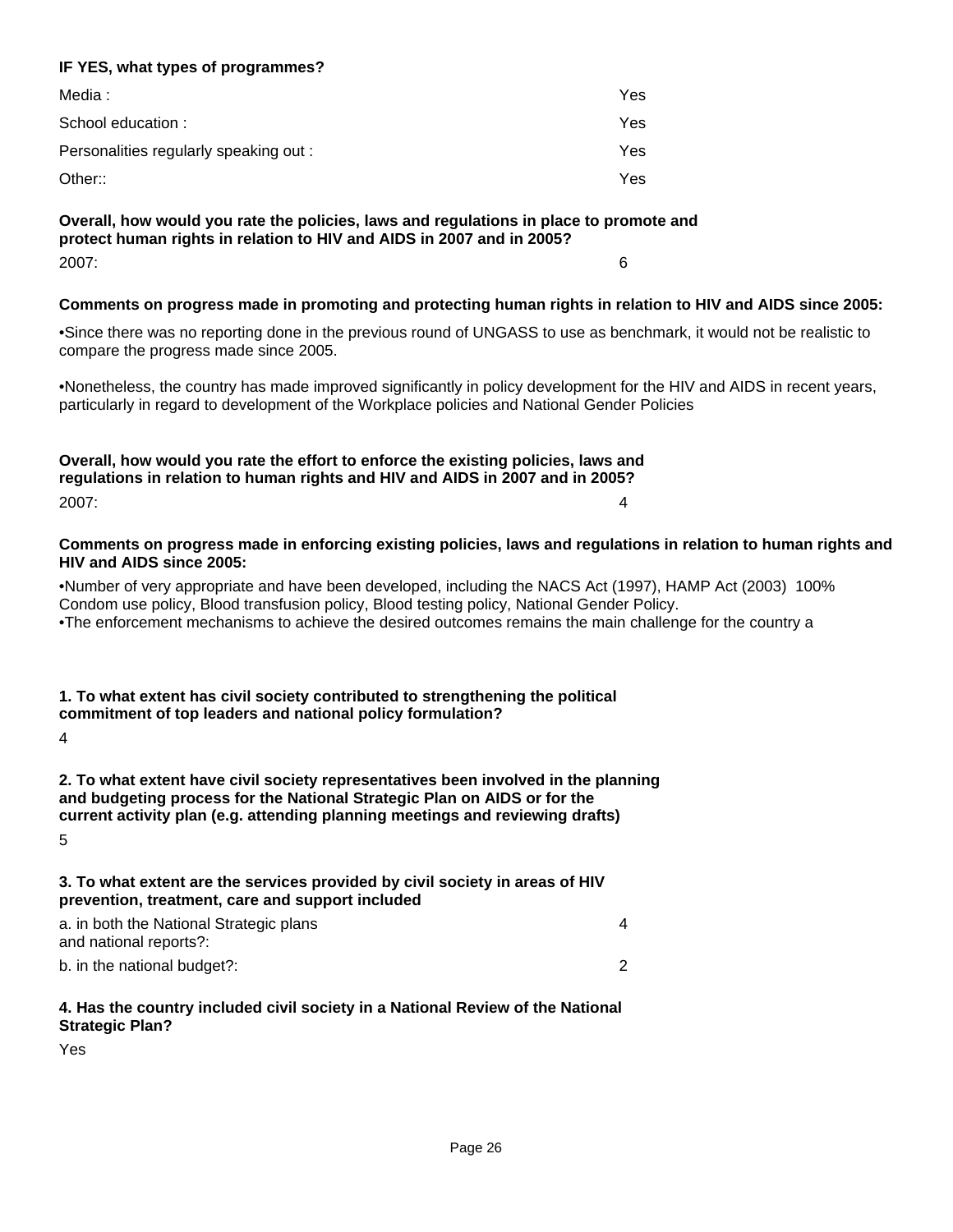#### **IF YES, when was the Review conducted? Year:**

2007

#### **5. To what extent is the civil society sector representation in HIV-related efforts inclusive of its diversity?**

4

## **List the types of organizations representing civil society in HIV and AIDS efforts:**

# CIVIL SOCIETY ORGANIZATIONS

- • Igat Hope
- • Friends Foundation
- • 3 Angels
- PNG Alliance of Civil Society Organizations (PACSO)
- • Catholic Secretary
- • Angli-care Stop Aids
- Salvation Army
- PNG Council of Churches
- • PNG Media Council

#### NON-GOVERNMENT ORGANIZATIONS

- Business Against HIV and AIDS
- Save the Children
- • Hope Worldwide
- • Red Cross
- • Christian Children's Fund
- • World Vision

#### **6. To what extent is civil society able to access**

| a. adequate financial support to<br>implement its HIV activities?: |  |
|--------------------------------------------------------------------|--|
| b. adequate technical support to<br>implement its HIV activities?: |  |

#### **Overall, how would you rate the efforts to increase civil society participation in 2007 and in 2005?**

2007: 7

#### **Comments on progress made in increasing civil society participation since 2005:**

• The recognition and involvement of Civil Society in all areas of HIV and AIDS is very significant.. Financial and technical support is positive, a reflection of the critical roles they play in the fight against HIV and AIDS

• Comparison with 2005 is not possible since no UNGASS Report has been produced for this period.

#### **1. Has the country identified the districts (or equivalent geographical/decentralized level) in need of HIV prevention programmes?**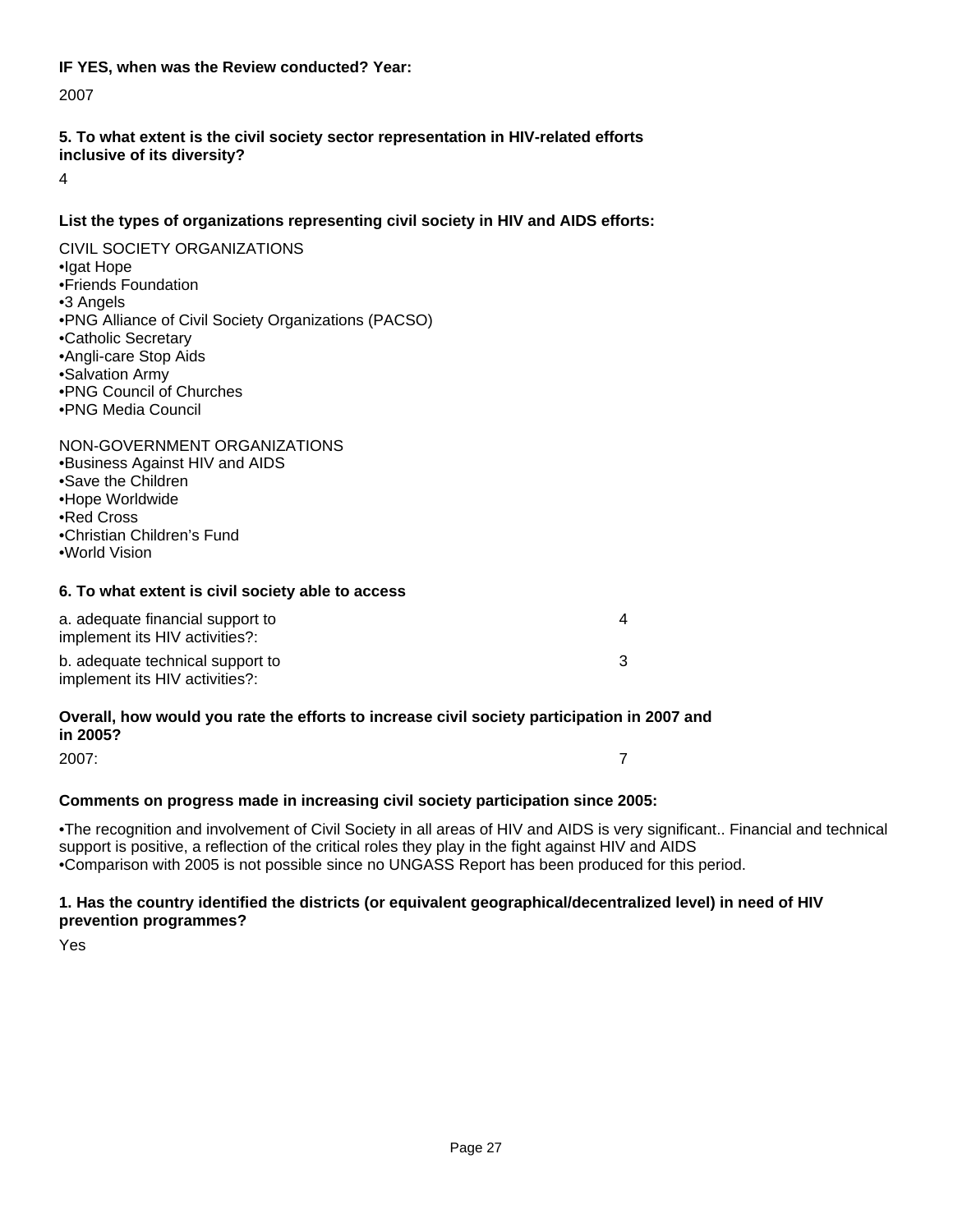#### **IF YES, to what extent have the following HIV prevention programmes been implemented in identified districts in need?**

| Blood safety:                                                               | <b>The service is available in</b> | <b>all</b> districts* in need  |
|-----------------------------------------------------------------------------|------------------------------------|--------------------------------|
| Universal precautions in health care<br>settings:                           | <b>The service is available in</b> | <b>all</b> districts* in need  |
| Prevention of mother-to-child<br>transmission of HIV:                       | <b>The service is available in</b> | <b>most</b> districts* in need |
| IEC on risk reduction:                                                      | <b>The service is available in</b> | <b>most</b> districts* in need |
| IEC on stigma and discrimination<br>reduction:                              | <b>The service is available in</b> | <b>some</b> districts* in need |
| Condom promotion:                                                           | <b>The service is available in</b> | <b>most</b> districts* in need |
| HIV testing & counselling:                                                  | <b>The service is available in</b> | <b>most</b> districts* in need |
| Harm reduction for injecting drug users: <b>The service is available in</b> |                                    | N/A                            |
| Risk reduction for men who have sex<br>with men:                            | <b>The service is available in</b> | <b>some</b> districts* in need |
| Risk reduction for sex workers:                                             | <b>The service is available in</b> | <b>some</b> districts* in need |
| Programmes for other vulnerable sub-<br>populations:                        | <b>The service is available in</b> | <b>some</b> districts* in need |
| Reproductive health services including<br>STI prevention & treatment:       | <b>The service is available in</b> | <b>most</b> districts* in need |
| School-based AIDS education for<br>young people:                            | <b>The service is available in</b> | <b>most</b> districts* in need |
| Programmes for out-of-school young<br>people:                               | <b>The service is available in</b> | <b>some</b> districts* in need |
| HIV prevention in the workplace:                                            | <b>The service is available in</b> | <b>some</b> districts* in need |

#### **Comments on progress made in the implementation of HIV prevention programmes since 2005:**

The implementation of HIV and AIDS prevention activities is encouraging, but there is more that needs to be done as yet.

#### **1. Has the country identified the districts (or equivalent geographical/decentralized level) in need of HIV and AIDS treatment, care and support services?**

Yes

# **Overall, how would you rate the efforts in the implementation of HIV treatment, care and support services in 2007 and in 2005?** 2007: 7

#### **Comments on progress made in the implementation of HIV treatment, care and support services since 2005:**

Treatment has started in country in 2005, there are great efforts being made to scale up treatment, care and suppsort throughout the country. In 2007, the number of sites accredited to provide ART has reached 38 while it was very limited in 2005